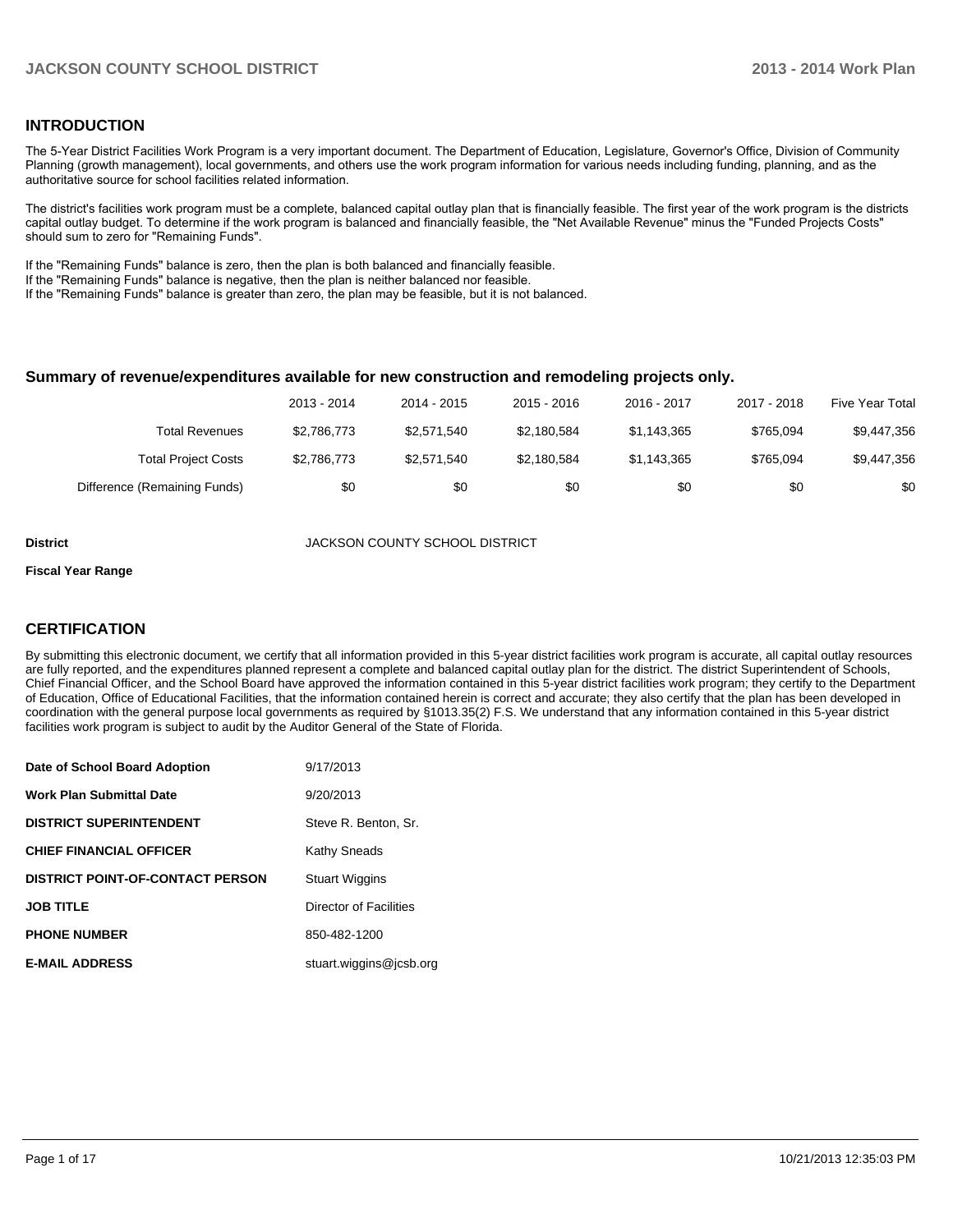# **Expenditures**

#### **Expenditure for Maintenance, Repair and Renovation from 1.50-Mills and PECO**

Annually, prior to the adoption of the district school budget, each school board must prepare a tentative district facilities work program that includes a schedule of major repair and renovation projects necessary to maintain the educational and ancillary facilities of the district.

| Item                             |                                                                                                                                                                                                                                                                                                                                                                                                                                                                                                    | 2013 - 2014<br><b>Actual Budget</b> | 2014 - 2015<br>Projected | $2015 - 2016$<br>Projected | 2016 - 2017<br>Projected | 2017 - 2018<br>Projected | Total     |
|----------------------------------|----------------------------------------------------------------------------------------------------------------------------------------------------------------------------------------------------------------------------------------------------------------------------------------------------------------------------------------------------------------------------------------------------------------------------------------------------------------------------------------------------|-------------------------------------|--------------------------|----------------------------|--------------------------|--------------------------|-----------|
| <b>HVAC</b>                      |                                                                                                                                                                                                                                                                                                                                                                                                                                                                                                    | \$60,000                            | \$60,000                 | \$60,000                   | \$60,000                 | \$60,000                 | \$300,000 |
| Locations:                       | ADMINISTRATIVE BUILDING, Adult Education Center, COTTONDALE ELEMENTARY, COTTONDALE SENIOR HIGH, Early Childhood<br>Center, FRANK M GOLSON ELEMENTARY, GRACEVILLE ELEMENTARY, GRACEVILLE HIGH, GRAND RIDGE SCHOOL, HEAD START,<br>HOPE SCHOOL, JACKSON ALTERNATIVE SCHOOL (CACL/ACE), MAINTENANCE YARD, MALONE SCHOOL, MARIANNA HIGH (OLD),<br>MARIANNA HIGH SCHOOL (NEW), MARIANNA MIDDLE, RIVERSIDE ELEMENTARY, SNEADS ELEMENTARY, SNEADS SENIOR HIGH,<br><b>TRANSPORTATION CENTER</b>            |                                     |                          |                            |                          |                          |           |
| Flooring                         |                                                                                                                                                                                                                                                                                                                                                                                                                                                                                                    | \$100,000                           | \$100,000                | \$100,000                  | \$100,000                | \$100.000                | \$500,000 |
|                                  | Locations: ADMINISTRATIVE BUILDING, Adult Education Center, COTTONDALE ELEMENTARY, COTTONDALE SENIOR HIGH, Early Childhood<br>Center, FRANK M GOLSON ELEMENTARY, GRACEVILLE ELEMENTARY, GRACEVILLE HIGH, GRAND RIDGE SCHOOL, HEAD START,<br>HOPE SCHOOL, JACKSON ALTERNATIVE SCHOOL (CACL/ACE), MAINTENANCE YARD, MALONE SCHOOL, MARIANNA HIGH (OLD),<br>MARIANNA HIGH SCHOOL (NEW), MARIANNA MIDDLE, RIVERSIDE ELEMENTARY, SNEADS ELEMENTARY, SNEADS SENIOR HIGH,<br><b>TRANSPORTATION CENTER</b> |                                     |                          |                            |                          |                          |           |
| Roofing                          |                                                                                                                                                                                                                                                                                                                                                                                                                                                                                                    | \$15,000                            | \$15,000                 | \$15,000                   | \$15,000                 | \$15,000                 | \$75,000  |
| Locations:                       | ADMINISTRATIVE BUILDING, Adult Education Center, COTTONDALE ELEMENTARY, COTTONDALE SENIOR HIGH, Early Childhood<br>Center, FRANK M GOLSON ELEMENTARY, GRACEVILLE ELEMENTARY, GRACEVILLE HIGH, GRAND RIDGE SCHOOL, HEAD START,<br>HOPE SCHOOL, JACKSON ALTERNATIVE SCHOOL (CACL/ACE), MAINTENANCE YARD, MALONE SCHOOL, MARIANNA HIGH (OLD),<br>MARIANNA HIGH SCHOOL (NEW), MARIANNA MIDDLE, RIVERSIDE ELEMENTARY, SNEADS ELEMENTARY, SNEADS SENIOR HIGH,<br><b>TRANSPORTATION CENTER</b>            |                                     |                          |                            |                          |                          |           |
| Safety to Life                   |                                                                                                                                                                                                                                                                                                                                                                                                                                                                                                    | \$0                                 | \$0                      | \$0                        | \$0                      | \$0                      | \$0       |
| Locations:                       | No Locations for this expenditure.                                                                                                                                                                                                                                                                                                                                                                                                                                                                 |                                     |                          |                            |                          |                          |           |
| Fencing                          |                                                                                                                                                                                                                                                                                                                                                                                                                                                                                                    | \$17,000                            | \$17,000                 | \$17,000                   | \$17,000                 | \$17,000                 | \$85,000  |
| Locations:                       | ADMINISTRATIVE BUILDING, Adult Education Center, COTTONDALE ELEMENTARY, COTTONDALE SENIOR HIGH, Early Childhood<br>Center, FRANK M GOLSON ELEMENTARY, GRACEVILLE ELEMENTARY, GRACEVILLE HIGH, GRAND RIDGE SCHOOL, HEAD START,<br>HOPE SCHOOL, JACKSON ALTERNATIVE SCHOOL (CACL/ACE), MAINTENANCE YARD, MALONE SCHOOL, MARIANNA HIGH (OLD),<br>MARIANNA HIGH SCHOOL (NEW), MARIANNA MIDDLE, RIVERSIDE ELEMENTARY, SNEADS ELEMENTARY, SNEADS SENIOR HIGH,<br>TRANSPORTATION CENTER                   |                                     |                          |                            |                          |                          |           |
| Parking                          |                                                                                                                                                                                                                                                                                                                                                                                                                                                                                                    | \$0                                 | \$0                      | \$0                        | \$0                      | \$0                      | \$0       |
|                                  | Locations: No Locations for this expenditure.                                                                                                                                                                                                                                                                                                                                                                                                                                                      |                                     |                          |                            |                          |                          |           |
| Electrical                       |                                                                                                                                                                                                                                                                                                                                                                                                                                                                                                    | \$32,000                            | \$32,000                 | \$32,000                   | \$32,000                 | \$32,000                 | \$160,000 |
| Locations:                       | ADMINISTRATIVE BUILDING, Adult Education Center, COTTONDALE ELEMENTARY, COTTONDALE SENIOR HIGH, Early Childhood<br>Center, FRANK M GOLSON ELEMENTARY, GRACEVILLE ELEMENTARY, GRACEVILLE HIGH, GRAND RIDGE SCHOOL, HEAD START,<br>HOPE SCHOOL, JACKSON ALTERNATIVE SCHOOL (CACL/ACE), MAINTENANCE YARD, MALONE SCHOOL, MARIANNA HIGH (OLD),<br>MARIANNA HIGH SCHOOL (NEW), MARIANNA MIDDLE, RIVERSIDE ELEMENTARY, SNEADS ELEMENTARY, SNEADS SENIOR HIGH,<br><b>TRANSPORTATION CENTER</b>            |                                     |                          |                            |                          |                          |           |
| Fire Alarm                       |                                                                                                                                                                                                                                                                                                                                                                                                                                                                                                    | \$0                                 | \$0                      | \$0                        | \$0                      | \$0                      | \$0       |
|                                  | Locations: No Locations for this expenditure.                                                                                                                                                                                                                                                                                                                                                                                                                                                      |                                     |                          |                            |                          |                          |           |
| Telephone/Intercom System        |                                                                                                                                                                                                                                                                                                                                                                                                                                                                                                    | \$0                                 | \$0                      | \$0                        | \$0                      | \$0                      | \$0       |
|                                  | Locations: No Locations for this expenditure.                                                                                                                                                                                                                                                                                                                                                                                                                                                      |                                     |                          |                            |                          |                          |           |
| <b>Closed Circuit Television</b> |                                                                                                                                                                                                                                                                                                                                                                                                                                                                                                    | \$0                                 | \$0                      | \$0                        | \$0                      | \$0                      | \$0       |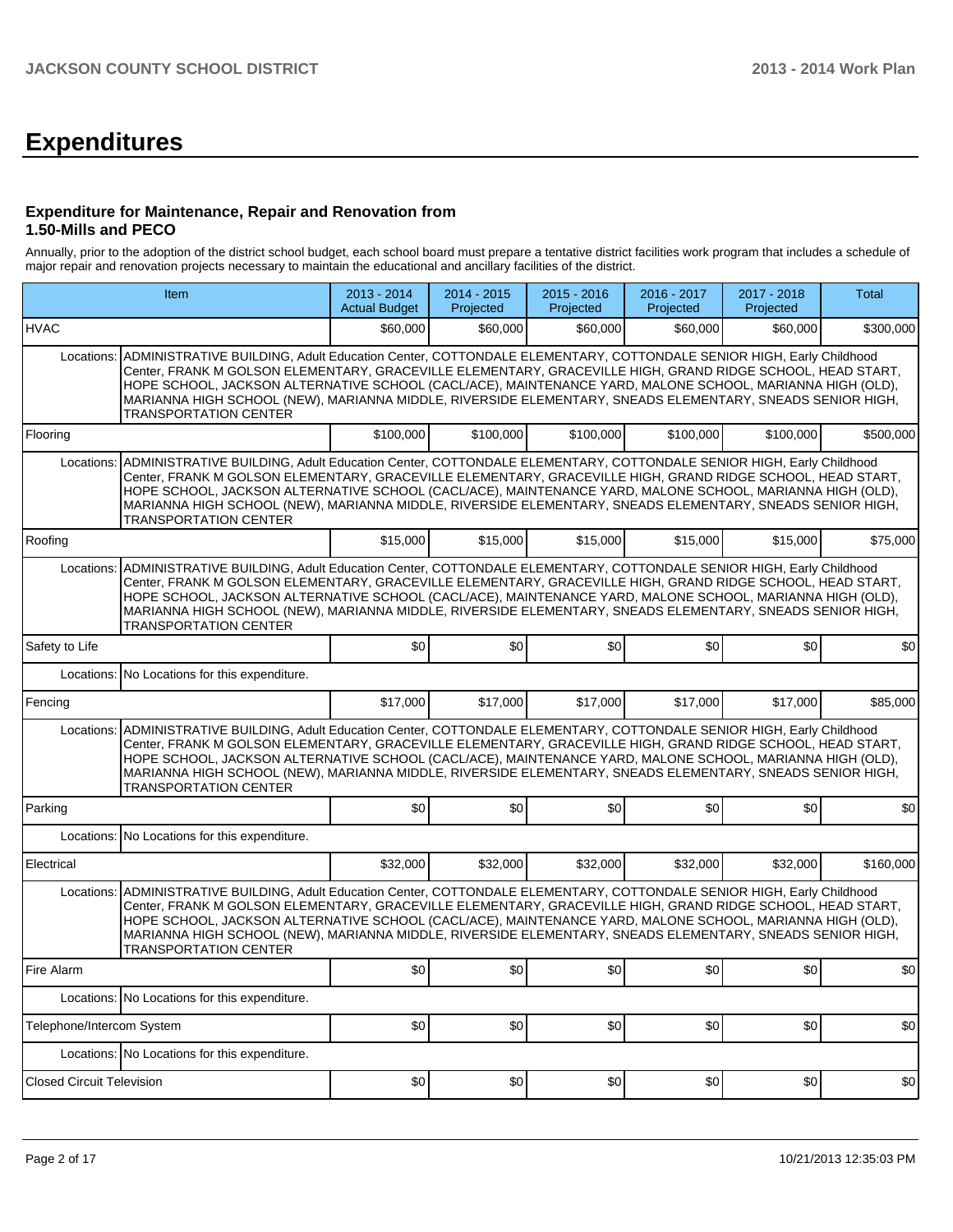|                    | Locations: No Locations for this expenditure.                                                                                                                                                                                                                                                                                                                                                                                                                                                        |           |           |           |           |           |             |  |  |  |
|--------------------|------------------------------------------------------------------------------------------------------------------------------------------------------------------------------------------------------------------------------------------------------------------------------------------------------------------------------------------------------------------------------------------------------------------------------------------------------------------------------------------------------|-----------|-----------|-----------|-----------|-----------|-------------|--|--|--|
| <b>I</b> Paint     |                                                                                                                                                                                                                                                                                                                                                                                                                                                                                                      | \$20,000  | \$20,000  | \$20,000  | \$20,000  | \$20,000  | \$100,000   |  |  |  |
|                    | Locations:   ADMINISTRATIVE BUILDING, Adult Education Center, COTTONDALE ELEMENTARY, COTTONDALE SENIOR HIGH, Early Childhood<br>Center, FRANK M GOLSON ELEMENTARY, GRACEVILLE ELEMENTARY, GRACEVILLE HIGH, GRAND RIDGE SCHOOL, HEAD START,<br>HOPE SCHOOL, JACKSON ALTERNATIVE SCHOOL (CACL/ACE), MAINTENANCE YARD, MALONE SCHOOL, MARIANNA HIGH (OLD),<br>MARIANNA HIGH SCHOOL (NEW), MARIANNA MIDDLE, RIVERSIDE ELEMENTARY, SNEADS ELEMENTARY, SNEADS SENIOR HIGH,<br><b>TRANSPORTATION CENTER</b> |           |           |           |           |           |             |  |  |  |
| Maintenance/Repair |                                                                                                                                                                                                                                                                                                                                                                                                                                                                                                      | \$0       | \$0       | \$0       | \$0       | \$0       | \$0         |  |  |  |
|                    | Locations: No Locations for this expenditure.                                                                                                                                                                                                                                                                                                                                                                                                                                                        |           |           |           |           |           |             |  |  |  |
|                    | <b>Sub Total:</b>                                                                                                                                                                                                                                                                                                                                                                                                                                                                                    | \$244,000 | \$244,000 | \$244,000 | \$244,000 | \$244,000 | \$1,220,000 |  |  |  |

| IPECO Maintenance Expenditures | \$0       | \$0       | \$13.944  | \$43,700  | \$104,754 | \$162,398   |
|--------------------------------|-----------|-----------|-----------|-----------|-----------|-------------|
| ا :50 Mill Sub Total.          | \$333,000 | \$333,000 | \$319,056 | \$289,300 | \$228,246 | \$1,502,602 |

| <b>Other Items</b>                                                                                                                                                                                                                                                                                                                                                                                                                                                                                | $2013 - 2014$<br><b>Actual Budget</b> | 2014 - 2015<br>Projected | $2015 - 2016$<br>Projected | $2016 - 2017$<br>Projected | 2017 - 2018<br>Projected | <b>Total</b> |  |
|---------------------------------------------------------------------------------------------------------------------------------------------------------------------------------------------------------------------------------------------------------------------------------------------------------------------------------------------------------------------------------------------------------------------------------------------------------------------------------------------------|---------------------------------------|--------------------------|----------------------------|----------------------------|--------------------------|--------------|--|
| PECO Proj #2396 Asbestos Abatement                                                                                                                                                                                                                                                                                                                                                                                                                                                                | \$1,000                               | \$1,000                  | \$1,000                    | \$1,000                    | \$1,000                  | \$5,000      |  |
| Locations ADMINISTRATIVE BUILDING, Adult Education Center, COTTONDALE ELEMENTARY, COTTONDALE SENIOR HIGH, Early Childhood<br>Center, FRANK M GOLSON ELEMENTARY, GRACEVILLE ELEMENTARY, GRACEVILLE HIGH, GRAND RIDGE SCHOOL, HEAD<br>START, HOPE SCHOOL, JACKSON ALTERNATIVE SCHOOL (CACL/ACE), MAINTENANCE YARD, MALONE SCHOOL, MARIANNA<br>HIGH (OLD), MARIANNA HIGH SCHOOL (NEW), MARIANNA MIDDLE, RIVERSIDE ELEMENTARY, SNEADS ELEMENTARY, SNEADS<br>SENIOR HIGH, TRANSPORTATION CENTER        |                                       |                          |                            |                            |                          |              |  |
| PECO Proj #4396 Safety to Life                                                                                                                                                                                                                                                                                                                                                                                                                                                                    | \$30,000                              | \$30,000                 | \$30,000                   | \$30,000                   | \$30,000                 | \$150,000    |  |
| Locations ADMINISTRATIVE BUILDING, Adult Education Center, COTTONDALE ELEMENTARY, COTTONDALE SENIOR HIGH, Early Childhood<br>Center, FRANK M GOLSON ELEMENTARY, GRACEVILLE ELEMENTARY, GRACEVILLE HIGH, GRAND RIDGE SCHOOL, HEAD<br>START, HOPE SCHOOL, JACKSON ALTERNATIVE SCHOOL (CACL/ACE), MAINTENANCE YARD, MALONE SCHOOL, MARIANNA<br>HIGH (OLD), MARIANNA HIGH SCHOOL (NEW), MARIANNA MIDDLE, RIVERSIDE ELEMENTARY, SNEADS ELEMENTARY, SNEADS<br>SENIOR HIGH, TRANSPORTATION CENTER        |                                       |                          |                            |                            |                          |              |  |
| PECO Proj #1496 Spec. Maint.                                                                                                                                                                                                                                                                                                                                                                                                                                                                      | \$8,000                               | \$8,000                  | \$8,000                    | \$8,000                    | \$8,000                  | \$40,000     |  |
| Locations ADMINISTRATIVE BUILDING, Adult Education Center, COTTONDALE ELEMENTARY, COTTONDALE SENIOR HIGH, Early Childhood<br>Center, FRANK M GOLSON ELEMENTARY, GRACEVILLE ELEMENTARY, GRACEVILLE HIGH, GRAND RIDGE SCHOOL, HEAD<br>START, HOPE SCHOOL, JACKSON ALTERNATIVE SCHOOL (CACL/ACE), MAINTENANCE YARD, MALONE SCHOOL, MARIANNA<br>HIGH (OLD), MARIANNA HIGH SCHOOL (NEW), MARIANNA MIDDLE, RIVERSIDE ELEMENTARY, SNEADS ELEMENTARY, SNEADS<br><b>SENIOR HIGH, TRANSPORTATION CENTER</b> |                                       |                          |                            |                            |                          |              |  |
| PECO Proj #7396 Plumbing                                                                                                                                                                                                                                                                                                                                                                                                                                                                          | \$34.000                              | \$34,000                 | \$34,000                   | \$34,000                   | \$34,000                 | \$170,000    |  |
| Locations ADMINISTRATIVE BUILDING, Adult Education Center, COTTONDALE ELEMENTARY, COTTONDALE SENIOR HIGH, Early Childhood<br>Center, FRANK M GOLSON ELEMENTARY, GRACEVILLE ELEMENTARY, GRACEVILLE HIGH, GRAND RIDGE SCHOOL, HEAD<br>START, HOPE SCHOOL, JACKSON ALTERNATIVE SCHOOL (CACL/ACE), MAINTENANCE YARD, MALONE SCHOOL, MARIANNA<br>HIGH (OLD), MARIANNA HIGH SCHOOL (NEW), MARIANNA MIDDLE, RIVERSIDE ELEMENTARY, SNEADS ELEMENTARY, SNEADS<br>SENIOR HIGH, TRANSPORTATION CENTER        |                                       |                          |                            |                            |                          |              |  |
| PECO Proj #9396 Doors/Exit Devices                                                                                                                                                                                                                                                                                                                                                                                                                                                                | \$16,000                              | \$16,000                 | \$16,000                   | \$16,000                   | \$16,000                 | \$80,000     |  |
| Locations ADMINISTRATIVE BUILDING, Adult Education Center, COTTONDALE ELEMENTARY, COTTONDALE SENIOR HIGH, Early Childhood<br>Center, FRANK M GOLSON ELEMENTARY, GRACEVILLE ELEMENTARY, GRACEVILLE HIGH, GRAND RIDGE SCHOOL, HEAD<br>START, HOPE SCHOOL, JACKSON ALTERNATIVE SCHOOL (CACL/ACE), MAINTENANCE YARD, MALONE SCHOOL, MARIANNA<br>HIGH (OLD), MARIANNA HIGH SCHOOL (NEW), MARIANNA MIDDLE, RIVERSIDE ELEMENTARY, SNEADS ELEMENTARY, SNEADS<br>SENIOR HIGH, TRANSPORTATION CENTER        |                                       |                          |                            |                            |                          |              |  |
| Total:                                                                                                                                                                                                                                                                                                                                                                                                                                                                                            | \$333,000                             | \$333,000                | \$333,000                  | \$333,000                  | \$333,000                | \$1,665,000  |  |

### **Local 1.50 Mill Expenditure For Maintenance, Repair and Renovation**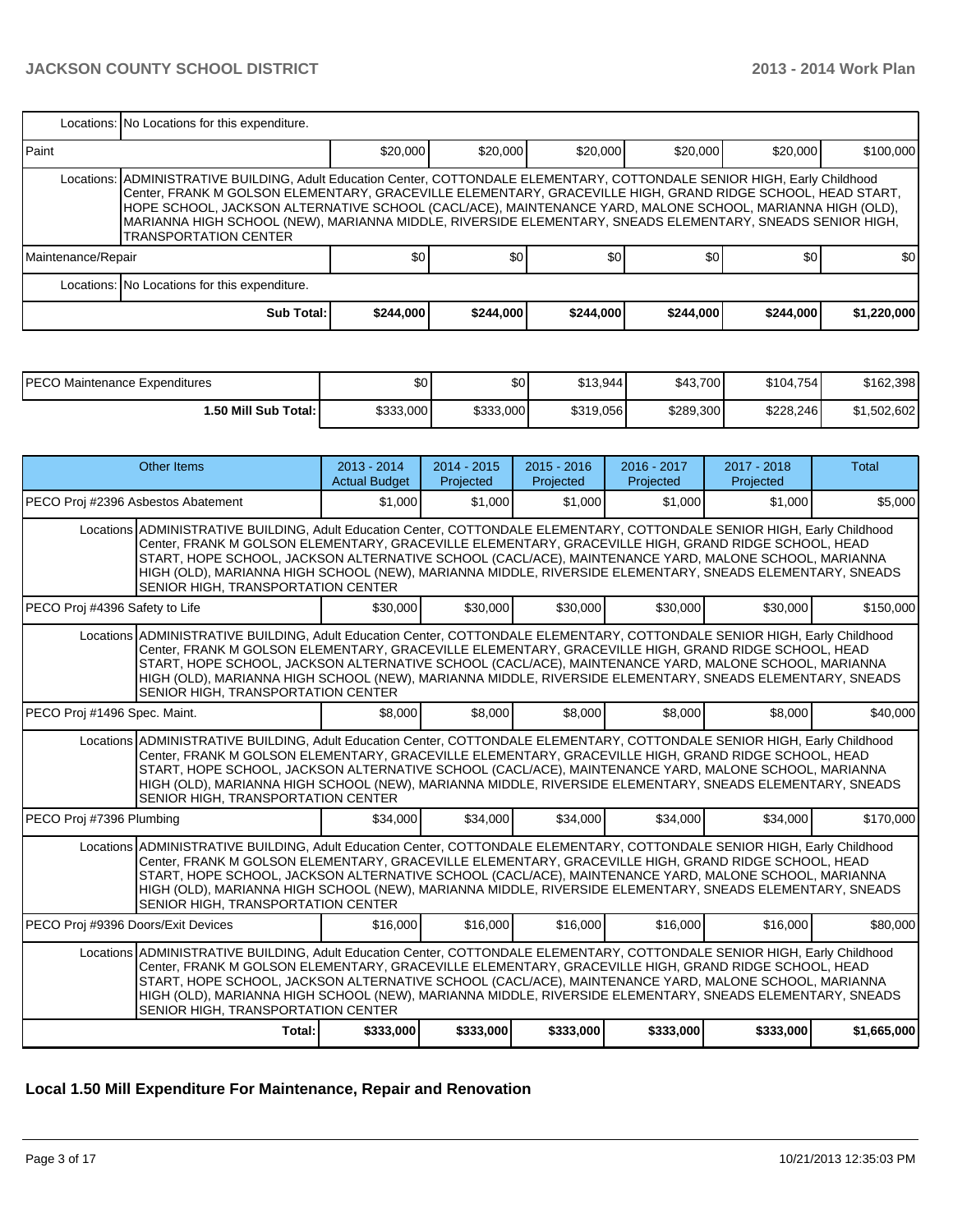Anticipated expenditures expected from local funding sources over the years covered by the current work plan.

| $2015 - 2016$<br>Projected | 2016 - 2017<br>Projected | 2017 - 2018<br>Projected | <b>Total</b>           |
|----------------------------|--------------------------|--------------------------|------------------------|
| \$319,056                  | \$289,300                | \$228,246                | \$1,502,602            |
| \$0                        | \$0                      | \$0                      | \$0                    |
| \$0                        | \$0                      | \$0                      | \$0                    |
| \$0                        | \$0                      | \$0                      | \$0                    |
| \$0                        | \$0                      | \$0                      | \$0                    |
| \$0                        | \$0                      | \$0                      | \$0                    |
| \$0                        | \$0                      | \$0                      | \$0                    |
| \$27,600                   | \$27,600                 | \$27,600                 | \$138,000              |
| \$0                        | \$0                      | \$0                      | \$0                    |
| \$0                        | \$0                      | \$0                      | \$0                    |
| \$0                        | \$0                      | \$0                      | \$0                    |
| \$0                        | \$0                      | \$0                      | \$0                    |
| \$0                        | \$0                      | \$0                      | \$0                    |
| \$0                        | \$0                      | \$0                      | \$0                    |
| \$346,656                  |                          |                          | \$1,640,602            |
|                            |                          |                          | \$255,846<br>\$316,900 |

#### **1.50 Mill Revenue Source**

Schedule of Estimated Capital Outlay Revenue from each currently approved source which is estimated to be available for expenditures on the projects included in the tentative district facilities work program. All amounts are NET after considering carryover balances, interest earned, new COP's, 1011.14 and 1011.15 loans, etc. Districts cannot use 1.5-Mill funds for salaries except for those explicitly associated with maintenance/repair projects. (1011.71 (5), F.S.)

| Item                                                                                | Fund | 2013 - 2014<br><b>Actual Value</b> | 2014 - 2015<br>Projected | $2015 - 2016$<br>Projected | 2016 - 2017<br>Projected | $2017 - 2018$<br>Projected | Total           |
|-------------------------------------------------------------------------------------|------|------------------------------------|--------------------------|----------------------------|--------------------------|----------------------------|-----------------|
| (1) Non-exempt property<br>lassessed valuation                                      |      | \$1,597,369,009                    | \$1,641,445,337          | \$1,698,169,914            | \$1,766,318,378          | \$1,851,806,600            | \$8,555,109,238 |
| $(2)$ The Millege projected for<br>discretionary capital outlay per<br>ls.1011.71   |      | 0.37                               | 0.00                     | 0.00                       | 0.00                     | 0.00                       |                 |
| $(3)$ Full value of the 1.50-Mill<br>discretionary capital outlay per<br>ls.1011.71 |      | \$2,683,580                        | \$2,757,628              | \$2,852,925                | \$2,967,415              | \$3,111,035                | \$14,372,583    |
| $(4)$ Value of the portion of the 1.50<br>-Mill ACTUALLY levied                     | 370  | \$567,385                          | \$0                      | \$0 <sub>1</sub>           | \$0                      | \$0 <sub>0</sub>           | \$567,385       |
| $(5)$ Difference of lines $(3)$ and $(4)$                                           |      | \$2,116,195                        | \$2,757,628              | \$2,852,925                | \$2,967,415              | \$3,111,035                | \$13,805,198    |

#### **PECO Revenue Source**

The figure in the row designated "PECO Maintenance" will be subtracted from funds available for new construction because PECO maintenance dollars cannot be used for new construction.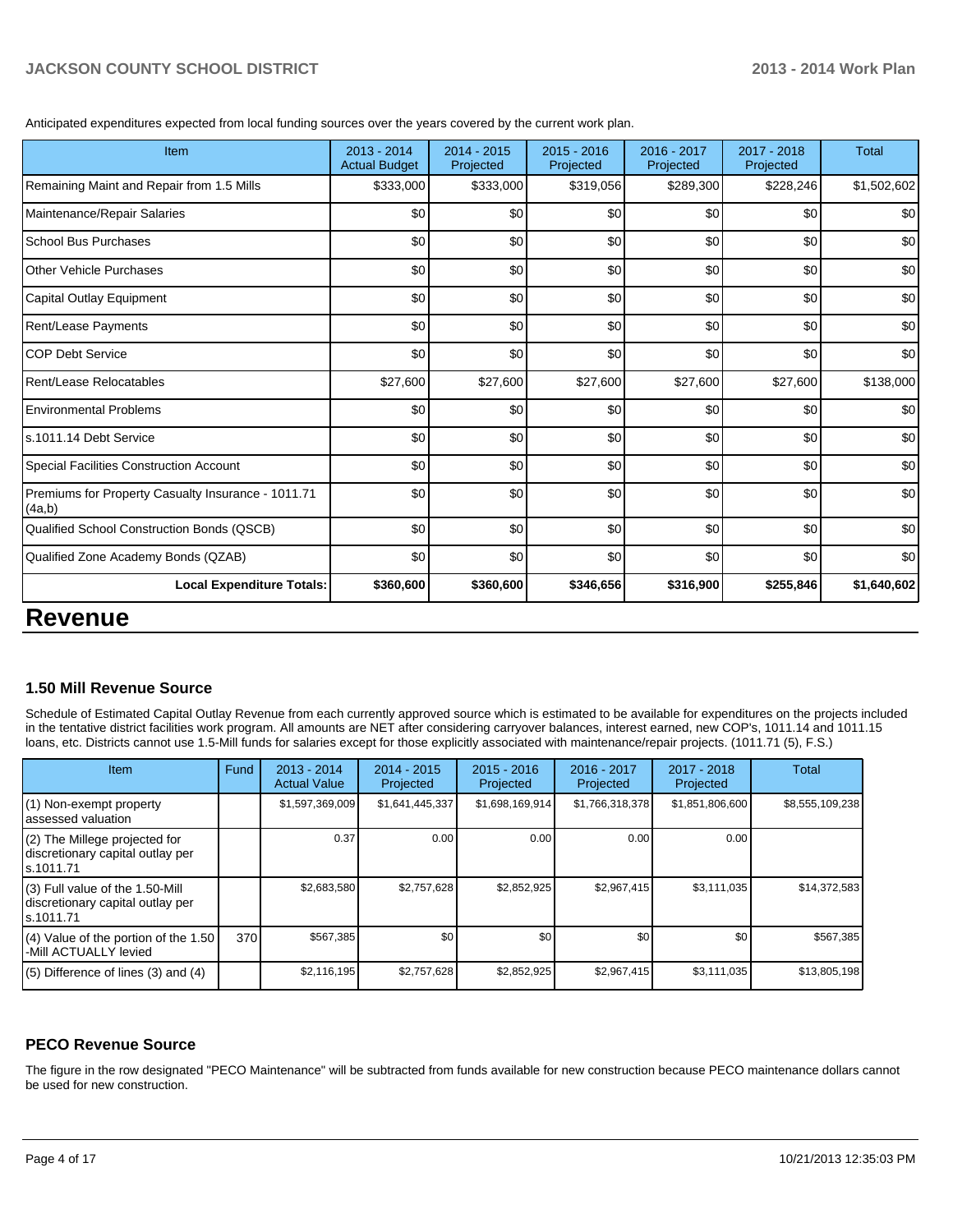| <b>Item</b>                   | Fund | $2013 - 2014$<br><b>Actual Budget</b> | $2014 - 2015$<br>Projected | $2015 - 2016$<br>Projected | 2016 - 2017<br>Projected | 2017 - 2018<br>Projected | Total     |
|-------------------------------|------|---------------------------------------|----------------------------|----------------------------|--------------------------|--------------------------|-----------|
| PECO New Construction         | 340  | \$0 <sub>1</sub>                      | \$0                        | \$0                        | \$0                      | \$0                      | \$0       |
| PECO Maintenance Expenditures |      | \$0                                   | \$0                        | \$13.944                   | \$43.700                 | \$104.754                | \$162,398 |
|                               |      | \$0                                   | \$0                        | \$13,944                   | \$43,700                 | \$104,754                | \$162,398 |

#### **CO & DS Revenue Source**

Revenue from Capital Outlay and Debt Service funds.

| Item                                               | Fund | $2013 - 2014$<br><b>Actual Budget</b> | $2014 - 2015$<br>Projected | $2015 - 2016$<br>Projected | $2016 - 2017$<br>Projected | $2017 - 2018$<br>Projected | Total     |
|----------------------------------------------------|------|---------------------------------------|----------------------------|----------------------------|----------------------------|----------------------------|-----------|
| ICO & DS Cash Flow-through<br><b>I</b> Distributed | 360  | \$53.096                              | \$53,096                   | \$53,096                   | \$53,096                   | \$53,096                   | \$265,480 |
| ICO & DS Interest on<br>Undistributed CO           | 360  | \$2.579                               | \$2,579                    | \$2,579                    | \$2.579                    | \$2,579                    | \$12,895  |
|                                                    |      | \$55,675                              | \$55,675                   | \$55,675                   | \$55,675                   | \$55,675                   | \$278,375 |

#### **Fair Share Revenue Source**

All legally binding commitments for proportionate fair-share mitigation for impacts on public school facilities must be included in the 5-year district work program.

Nothing reported for this section.

#### **Sales Surtax Referendum**

Specific information about any referendum for a 1-cent or ½-cent surtax referendum during the previous year.

No **Did the school district hold a surtax referendum during the past fiscal year 2012 - 2013?**

#### **Additional Revenue Source**

Any additional revenue sources

| <b>Item</b>                                                                                            | $2013 - 2014$<br><b>Actual Value</b> | $2014 - 2015$<br>Projected | $2015 - 2016$<br>Projected | $2016 - 2017$<br>Projected | $2017 - 2018$<br>Projected | Total |
|--------------------------------------------------------------------------------------------------------|--------------------------------------|----------------------------|----------------------------|----------------------------|----------------------------|-------|
| Proceeds from a s.1011.14/15 F.S. Loans                                                                | \$0 <sub>1</sub>                     | \$0 <sub>1</sub>           | \$0                        | \$0                        | \$0                        | \$0   |
| District Bonds - Voted local bond<br>referendum proceeds per s.9, Art VII<br><b>State Constitution</b> | \$0                                  | \$0                        | \$0                        | \$0                        | \$0                        | \$0   |
| Proceeds from Special Act Bonds                                                                        | \$0                                  | \$0 <sub>1</sub>           | \$0                        | \$0                        | \$0                        | \$0   |
| <b>Estimated Revenue from CO &amp; DS Bond</b><br><b>I</b> Sale                                        | \$0                                  | \$0                        | \$0                        | \$0                        | \$0                        | \$0   |
| Proceeds from Voted Capital<br>Improvements millage                                                    | \$0                                  | \$0                        | \$0                        | \$0                        | \$0                        | \$0   |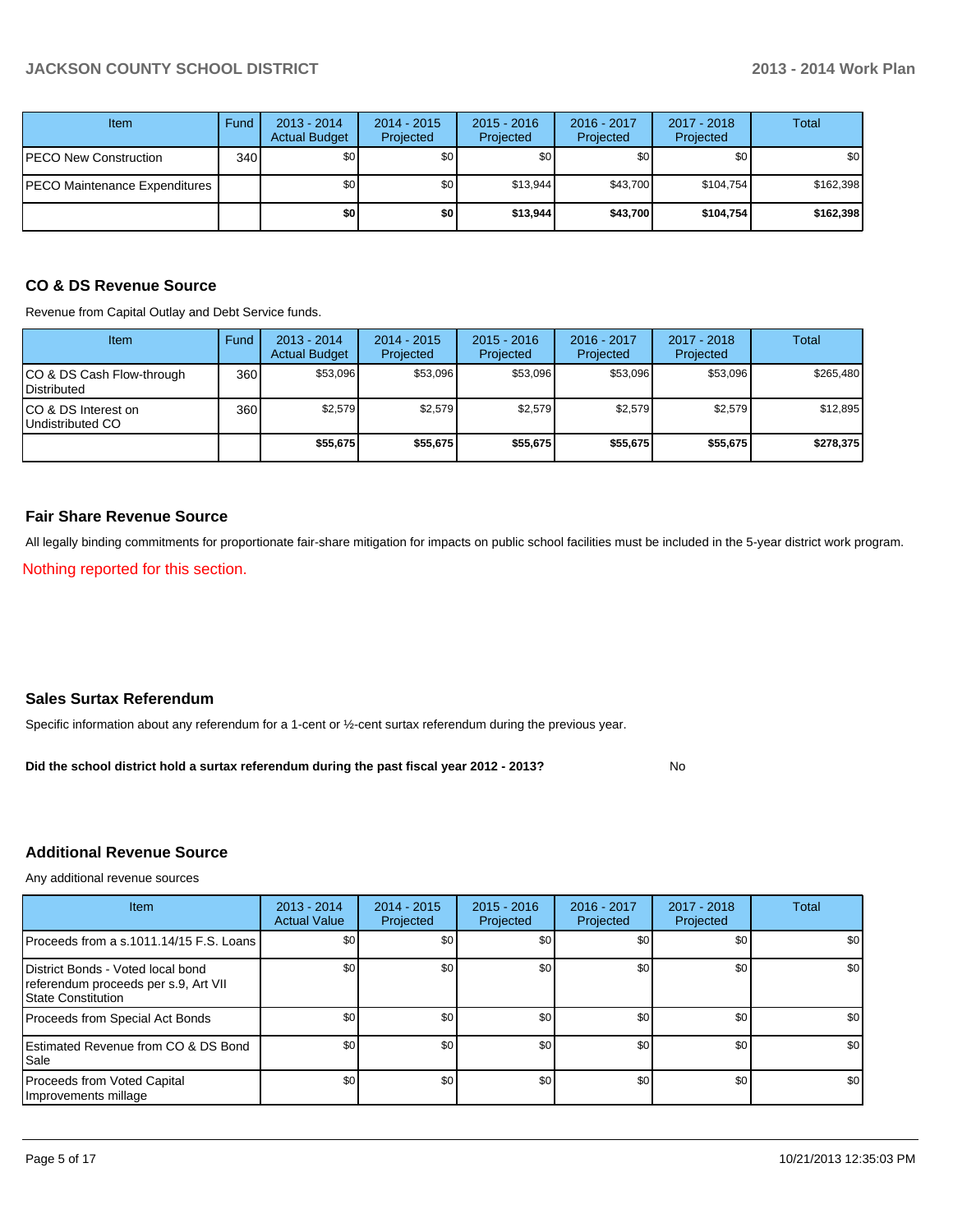| Other Revenue for Other Capital Projects                                                                           | \$28,252      | \$15,982      | \$0         | \$0         | \$0       | \$44,234      |
|--------------------------------------------------------------------------------------------------------------------|---------------|---------------|-------------|-------------|-----------|---------------|
| Proceeds from 1/2 cent sales surtax<br>authorized by school board                                                  | \$2,000,000   | \$2,000,000   | \$1,000,000 | \$0         | \$0       | \$5,000,000   |
| Proceeds from local governmental<br>infrastructure sales surtax                                                    | \$0           | \$0           | \$0         | \$0         | \$0       | \$0           |
| Proceeds from Certificates of<br>Participation (COP's) Sale                                                        | \$0           | \$0           | \$0         | \$0         | \$0       | \$0           |
| Classrooms First Bond proceeds amount<br>authorized in FY 1997-98                                                  | \$0           | \$0           | \$0         | \$0         | \$0       | \$0           |
| <b>Classrooms for Kids</b>                                                                                         | \$0           | \$0           | \$0         | \$0         | \$0       | \$0           |
| <b>District Equity Recognition</b>                                                                                 | \$0           | \$0           | \$0         | \$0         | \$0       | \$0           |
| <b>Federal Grants</b>                                                                                              | \$0           | \$0           | \$0         | \$0         | \$0       | \$0           |
| Proportionate share mitigation (actual<br>cash revenue only, not in kind donations)                                | \$0           | \$0           | \$0         | \$0         | \$0       | \$0           |
| Impact fees received                                                                                               | \$0           | \$0           | \$0         | \$0         | \$0       | \$0           |
| Private donations                                                                                                  | \$150,000     | \$0           | \$0         | \$0         | \$0       | \$150,000     |
| Grants from local governments or not-for-<br>profit organizations                                                  | \$0           | \$0           | \$0         | \$0         | \$0       | \$0           |
| Interest, Including Profit On Investment                                                                           | \$0           | \$0           | \$0         | \$0         | \$0       | \$0           |
| Revenue from Bonds pledging proceeds<br>from 1 cent or 1/2 cent Sales Surtax                                       | \$0           | \$0           | \$0         | \$0         | \$0       | \$0           |
| <b>Total Fund Balance Carried Forward</b>                                                                          | \$1,366,780   | \$1,886,127   | \$1,980,790 | \$1,404,590 | \$965,265 | \$7,603,552   |
| General Capital Outlay Obligated Fund<br><b>Balance Carried Forward From Total</b><br>Fund Balance Carried Forward | \$0           | \$0           | \$0         | \$0         | \$0       | \$0           |
| <b>Special Facilities Construction Account</b>                                                                     | \$0           | \$0           | \$0         | \$0         | \$0       | \$0           |
| One Cent - 1/2 Cent Sales Surtax Debt<br>Service From Total Fund Balance Carried<br>Forward                        | (\$1,020,719) | (\$1,025,644) | (\$509,225) | \$0         | \$0       | (\$2,555,588) |
| Capital Outlay Projects Funds Balance<br><b>Carried Forward From Total Fund</b><br><b>Balance Carried Forward</b>  | \$0           | \$0           | \$0         | \$0         | \$0       | \$0           |
| <b>Subtotal</b>                                                                                                    | \$2,524,313   | \$2,876,465   | \$2,471,565 | \$1,404,590 | \$965,265 | \$10,242,198  |

# **Total Revenue Summary**

| <b>Item Name</b>                                                | 2013 - 2014<br><b>Budget</b> | $2014 - 2015$<br>Projected | $2015 - 2016$<br>Projected | $2016 - 2017$<br>Projected | $2017 - 2018$<br>Projected | <b>Five Year Total</b> |
|-----------------------------------------------------------------|------------------------------|----------------------------|----------------------------|----------------------------|----------------------------|------------------------|
| Local 1.5 Mill Discretionary Capital Outlay<br><b>I</b> Revenue | \$567,385                    | \$0                        | \$0                        | \$0                        | \$0                        | \$567,385              |
| IPECO and 1.5 Mill Maint and Other 1.5<br>Mill Expenditures     | (\$360,600)                  | (\$360,600)                | (\$346,656)                | (S316,900)                 | (\$255, 846)               | (\$1,640,602)          |
| IPECO Maintenance Revenue                                       | \$0                          | \$0                        | \$13,944                   | \$43,700                   | \$104,754                  | \$162,398              |
| Available 1.50 Mill for New l<br>l Construction                 | \$206.785                    | (\$360,600)                | $($ \$346,656)             | $($ \$316,900) $ $         | ( \$255, 846)              | (\$1,073,217)          |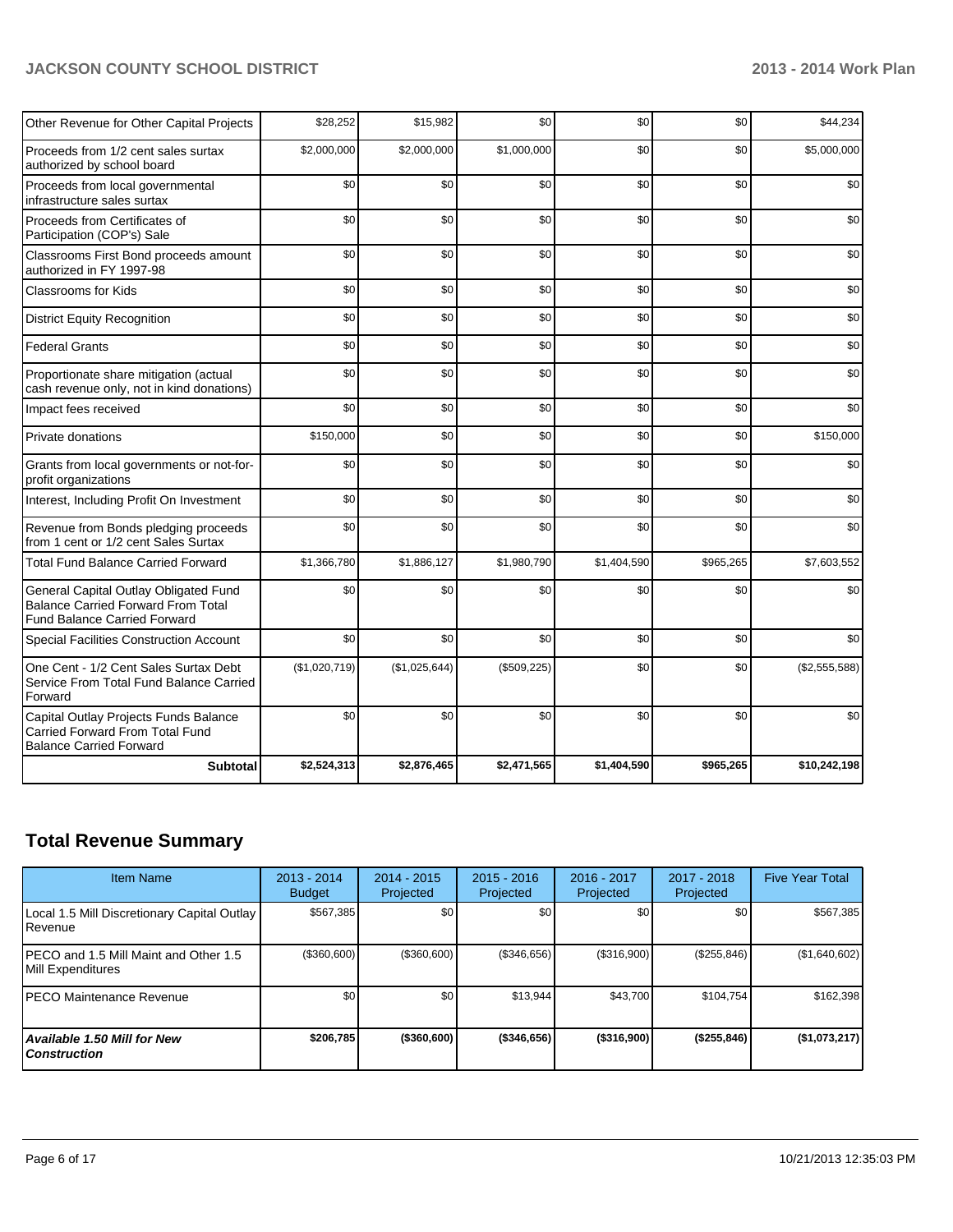| <b>Item Name</b>                     | $2013 - 2014$<br><b>Budget</b> | 2014 - 2015<br>Projected | $2015 - 2016$<br>Projected | 2016 - 2017<br>Projected | 2017 - 2018<br>Projected | <b>Five Year Total</b> |
|--------------------------------------|--------------------------------|--------------------------|----------------------------|--------------------------|--------------------------|------------------------|
| CO & DS Revenue                      | \$55,675                       | \$55,675                 | \$55,675                   | \$55,675                 | \$55,675                 | \$278,375              |
| <b>PECO New Construction Revenue</b> | \$0                            | \$0                      | \$0                        | \$0 <sub>1</sub>         | \$0                      | \$0                    |
| <b>Other/Additional Revenue</b>      | \$2,524,313                    | \$2,876,465              | \$2,471,565                | \$1,404,590              | \$965,265                | \$10,242,198           |
| <b>Total Additional Revenuel</b>     | \$2,579,988                    | \$2,932,140              | \$2,527,240                | \$1,460,265              | \$1,020,940              | \$10,520,573           |
| <b>Total Available Revenue</b>       | \$2,786,773                    | \$2,571,540              | \$2,180,584                | \$1,143,365              | \$765,094                | \$9,447,356            |

# **Project Schedules**

#### **Capacity Project Schedules**

Nothing reported for this section. A schedule of capital outlay projects necessary to ensure the availability of satisfactory classrooms for the projected student enrollment in K-12 programs.

| <b>Planned Cost:</b>     |  |  |  |
|--------------------------|--|--|--|
| <b>Student Stations:</b> |  |  |  |
| <b>Total Classrooms:</b> |  |  |  |
| Gross Sq Ft:             |  |  |  |

#### **Other Project Schedules**

Major renovations, remodeling, and additions of capital outlay projects that do not add capacity to schools.

| <b>Project Description</b>                               | Location                               | $2013 - 2014$<br>Actual Budget | $2014 - 2015$<br>Projected | $2015 - 2016$<br>Projected | 2016 - 2017<br>Projected | 2017 - 2018<br>Projected | Total           | Funded |
|----------------------------------------------------------|----------------------------------------|--------------------------------|----------------------------|----------------------------|--------------------------|--------------------------|-----------------|--------|
| Lighting, Window, Fire Alarm<br>Retrofit (District Wide) | Location not specified                 | \$0                            | \$0                        | \$367.400                  | \$366,300                | \$366,300                | \$1,100,000 Yes |        |
| Undetermined CO&DS Projects Location not specified       |                                        | \$55,675                       | \$55.675                   | \$55,675                   | \$55,675                 | \$55,675                 | \$278,375 Yes   |        |
| Various Technology Projects<br>District Wide             | Location not specified                 | \$400,000                      | \$400,000                  | \$200,000                  | \$0                      | \$0                      | \$1,000,000 Yes |        |
| Roof Building 1                                          | <b>RIVERSIDE</b><br><b>IELEMENTARY</b> | \$300,000                      | \$0                        | \$0                        | \$0                      | \$0                      | \$300,000 Yes   |        |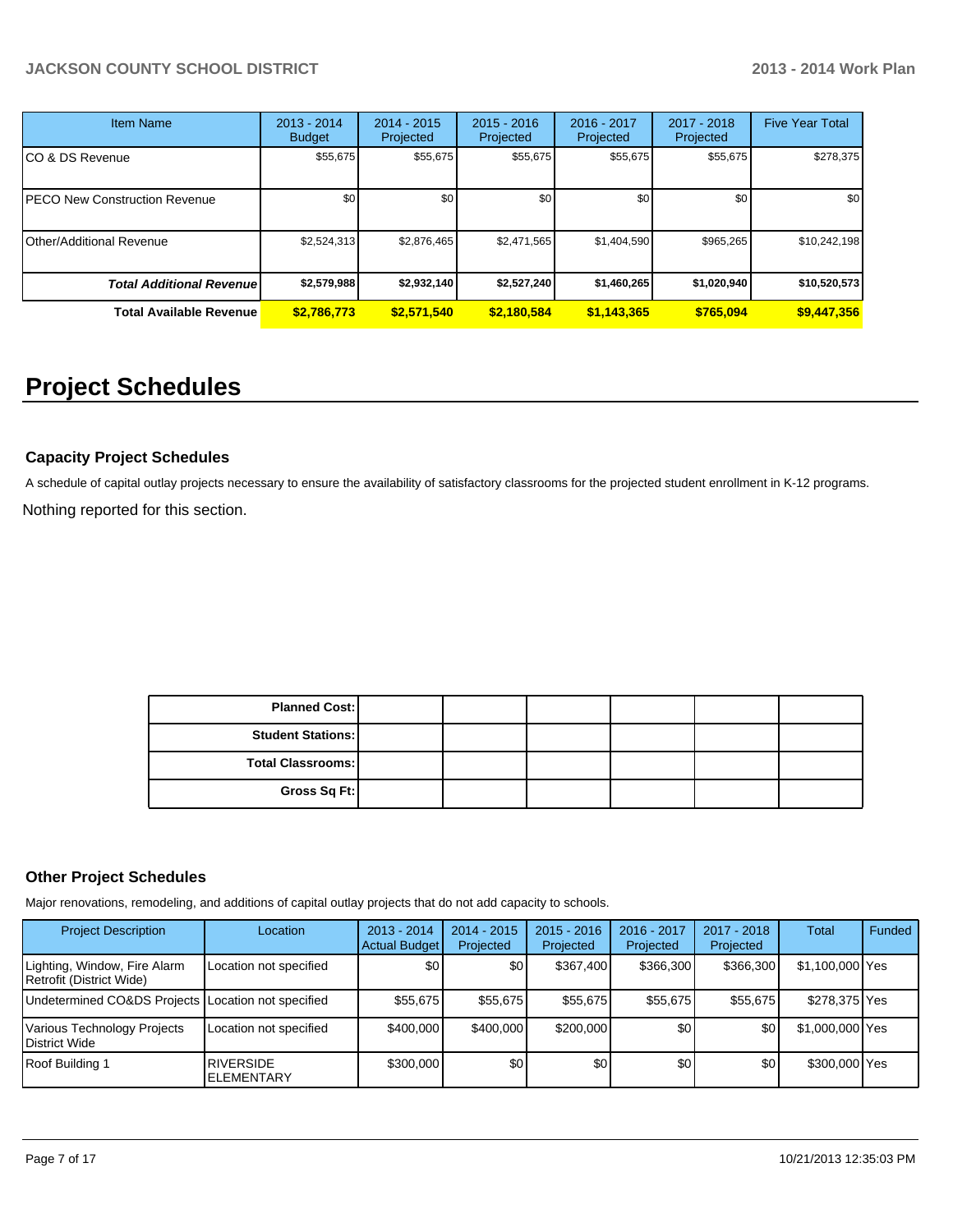| Ag Building and Land Lab                    | IMARIANNA HIGH<br>SCHOOL (NEW)         | \$31,600    | \$0         | \$0              | \$0              | \$0       | \$31,600 Yes    |  |
|---------------------------------------------|----------------------------------------|-------------|-------------|------------------|------------------|-----------|-----------------|--|
| Remodel Food Service                        | <b>SNEADS SENIOR HIGH</b>              | \$700,000   | \$0         | \$0              | \$0 <sub>1</sub> | \$0       | \$700,000 Yes   |  |
| Remodel Food Service                        | <b>COTTONDALE</b><br><b>ELEMENTARY</b> | \$0         | \$0         | \$268,750        | \$0              | \$0       | \$268,750 Yes   |  |
| Undetermined Survey<br>Recommended Projects | Location not specified                 | \$780.748   | \$2,040,865 | \$1,148,759      | \$721,390        | \$343,119 | \$5,034,881 Yes |  |
| Paving Projects District Wide               | Location not specified                 | \$100,000   | \$75,000    | \$140,000        | \$0              | \$0       | \$315,000 Yes   |  |
| Bus Loading/Campus Paving                   | <b>COTTONDALE</b><br><b>ELEMENTARY</b> | \$268,750   | \$0         | \$0 <sub>1</sub> | \$0              | \$0       | \$268,750 Yes   |  |
| Food Service<br>Refrigerator/Freezer        | Location not specified                 | \$150,000   | \$0         | \$0              | \$0              | \$0       | \$150,000 Yes   |  |
|                                             |                                        | \$2,786,773 | \$2,571,540 | \$2,180,584      | \$1,143,365      | \$765,094 | \$9,447,356     |  |

#### **Additional Project Schedules**

Any projects that are not identified in the last approved educational plant survey.

Nothing reported for this section.

#### **Non Funded Growth Management Project Schedules**

Schedule indicating which projects, due to planned development, that CANNOT be funded from current revenues projected over the next five years.

Nothing reported for this section.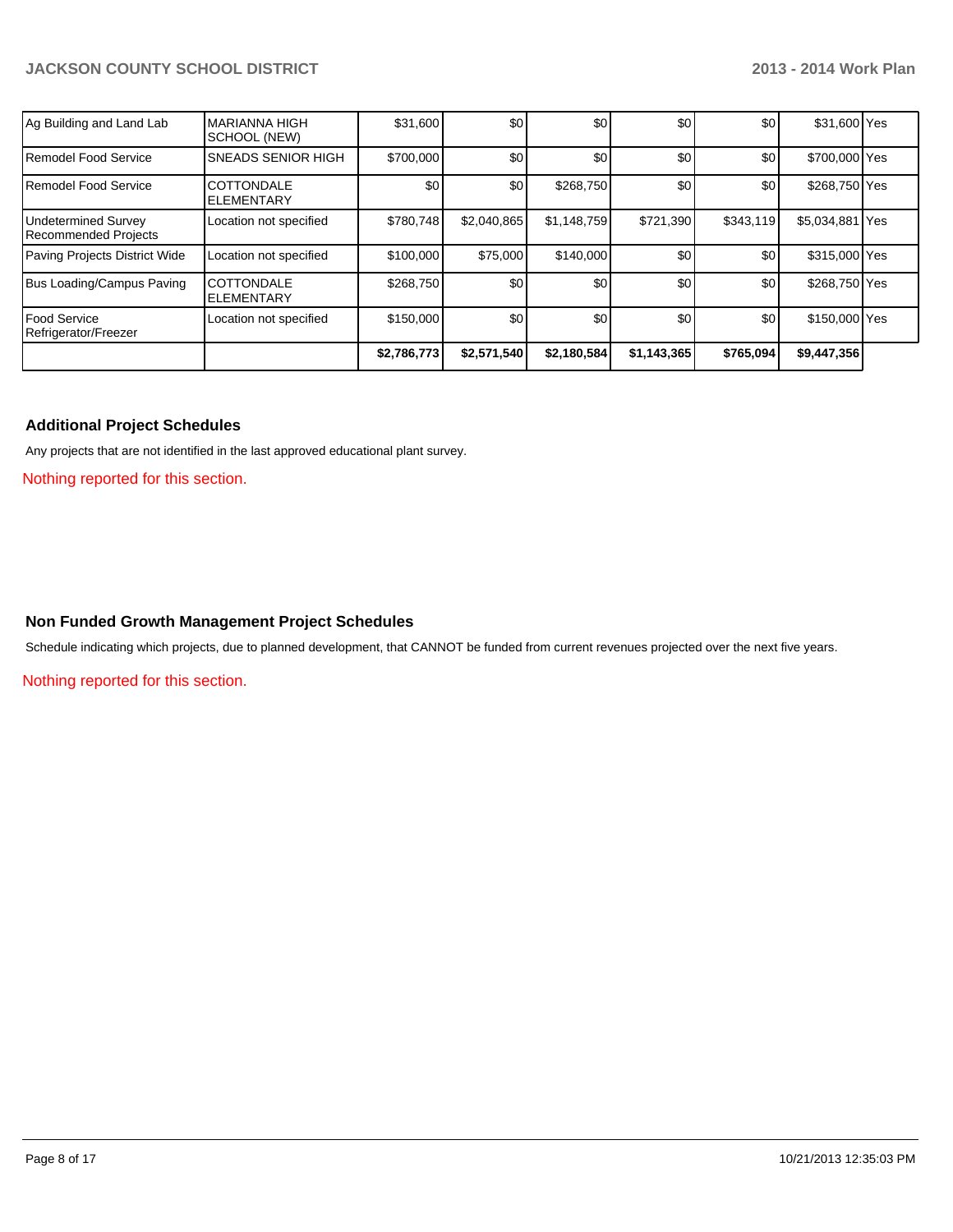#### **Capacity Tracking**

| Location                                        | $2013 -$<br><b>2014 Satis.</b><br>Stu. Sta. | Actual<br>$2013 -$<br><b>2014 FISH</b><br>Capacity | Actual<br>$2012 -$<br>2013<br><b>COFTE</b> | # Class<br>Rooms | Actual<br>Average<br>$2013 -$<br>2014 Class<br><b>Size</b> | Actual<br>$2013 -$<br>2014<br><b>Utilization</b> | <b>New</b><br>Stu.<br>Capacity | <b>New</b><br>Rooms to<br>be<br>Added/Re<br>moved | Projected<br>$2017 -$<br>2018<br><b>COFTE</b> | Projected<br>$2017 -$<br>2018<br><b>Utilization</b> | Projected<br>$2017 -$<br>2018 Class<br><b>Size</b> |
|-------------------------------------------------|---------------------------------------------|----------------------------------------------------|--------------------------------------------|------------------|------------------------------------------------------------|--------------------------------------------------|--------------------------------|---------------------------------------------------|-----------------------------------------------|-----------------------------------------------------|----------------------------------------------------|
| MARIANNA HIGH (OLD)                             | 258                                         | 258                                                | 24                                         | 13               | $\overline{2}$                                             | 9.00%                                            | $\Omega$                       | $\Omega$                                          | $\Omega$                                      | 0.00%                                               | $\Omega$                                           |
| <b>FRANK M GOLSON</b><br><b>ELEMENTARY</b>      | 776                                         | 776                                                | 728                                        | 43               | 17                                                         | 94.00 %                                          | $\Omega$                       | $\Omega$                                          | 659                                           | 85.00 %                                             | 15                                                 |
| RIVERSIDE<br><b>ELEMENTARY</b>                  | 853                                         | 853                                                | 625                                        | 42               | 15                                                         | 73.00 %                                          | $-18$                          | $-1$                                              | 565                                           | 68.00 %                                             | 14                                                 |
| IMARIANNA MIDDLE                                | 914                                         | 822                                                | 665                                        | 42               | 16                                                         | 81.00 %                                          | $\Omega$                       | $\Omega$                                          | 584                                           | 71.00 %                                             | 14                                                 |
| IMALONE SCHOOL                                  | 750                                         | 675                                                | 461                                        | 36               | 13                                                         | 68.00 %                                          | $\Omega$                       | $\Omega$                                          | 439                                           | 65.00 %                                             | 12                                                 |
| <b>SNEADS SENIOR HIGH</b>                       | 562                                         | 421                                                | 344                                        | 23               | 15                                                         | 82.00 %                                          | $\Omega$                       | $\Omega$                                          | 316                                           | 75.00 %                                             | 14                                                 |
| <b>GRACEVILLE HIGH</b>                          | 487                                         | 438                                                | 329                                        | 20               | 16                                                         | 75.00 %                                          | $\Omega$                       | $\Omega$                                          | 307                                           | 70.00%                                              | 15                                                 |
| <b>Adult Education Center</b>                   | 50                                          | 151                                                | $\Omega$                                   | $\overline{2}$   | $\overline{0}$                                             | 0.00%                                            | $\Omega$                       | $\Omega$                                          | $\Omega$                                      | 0.00%                                               | $\mathbf 0$                                        |
| <b>JACKSON ALTERNATIVE</b><br>SCHOOL (CACL/ACE) | 389                                         | 389                                                | 95                                         | 17               | 6                                                          | 24.00 %                                          | $\Omega$                       | $\Omega$                                          | 101                                           | 26.00 %                                             | 6                                                  |
| <b>Early Childhood Center</b>                   | 346                                         | 346                                                | 33                                         | 18               | 2                                                          | 10.00 %                                          | $\Omega$                       | $\Omega$                                          | 18                                            | 5.00%                                               | $\mathbf{1}$                                       |
| IMARIANNA HIGH<br>SCHOOL (NEW)                  | 1,211                                       | 1,089                                              | 724                                        | 45               | 16                                                         | 66.00 %                                          | $\Omega$                       | $\Omega$                                          | 657                                           | 60.00%                                              | 15                                                 |
| <b>SNEADS ELEMENTARY</b>                        | 632                                         | 632                                                | 548                                        | 33               | 17                                                         | 87.00 %                                          | $-22$                          | $-1$                                              | 460                                           | 75.00 %                                             | 14                                                 |
| <b>GRAND RIDGE SCHOOL</b>                       | 788                                         | 709                                                | 593                                        | 37               | 16                                                         | 84.00 %                                          | 18                             | 1                                                 | 482                                           | 66.00 %                                             | 13                                                 |
| <b>HOPE SCHOOL</b>                              | 122                                         | 122                                                | 129                                        | 11               | 12                                                         | 106.00 %                                         | 25                             | 1                                                 | 114                                           | 78.00 %                                             | 10                                                 |
| <b>COTTONDALE SENIOR</b><br><b>HIGH</b>         | 674                                         | 606                                                | 460                                        | 28               | 16                                                         | 76.00 %                                          | $\Omega$                       | $\Omega$                                          | 386                                           | 64.00%                                              | 14                                                 |
| COTTONDALE<br><b>ELEMENTARY</b>                 | 518                                         | 518                                                | 445                                        | 28               | 16                                                         | 86.00 %                                          | $\Omega$                       | $\Omega$                                          | 380                                           | 73.00 %                                             | 14                                                 |
| <b>GRACEVILLE</b><br>IELEMENTARY                | 496                                         | 496                                                | 300                                        | 26               | 12                                                         | 60.00 %                                          | $\Omega$                       | $\Omega$                                          | 276                                           | 56.00 %                                             | 11                                                 |
|                                                 | 9,826                                       | 9,301                                              | 6,504                                      | 464              | 14                                                         | 69.92 %                                          | 3                              | $\mathbf{0}$                                      | 5,744                                         | 61.74 %                                             | 12                                                 |

The COFTE Projected Total (5,744) for 2017 - 2018 must match the Official Forecasted COFTE Total (5,743 ) for 2017 - 2018 before this section can be completed. In the event that the COFTE Projected Total does not match the Official forecasted COFTE, then the Balanced Projected COFTE Table should be used to balance COFTE.

| Projected COFTE for 2017 - 2018 |       |  |  |  |  |  |
|---------------------------------|-------|--|--|--|--|--|
| Elementary (PK-3)               | 1,890 |  |  |  |  |  |
| Middle (4-8)                    | 2,322 |  |  |  |  |  |
|                                 |       |  |  |  |  |  |

| <b>Grade Level Type</b> | <b>Balanced Projected</b><br>COFTE for 2017 - 2018 |
|-------------------------|----------------------------------------------------|
| Elementary (PK-3)       |                                                    |
| Middle $(4-8)$          |                                                    |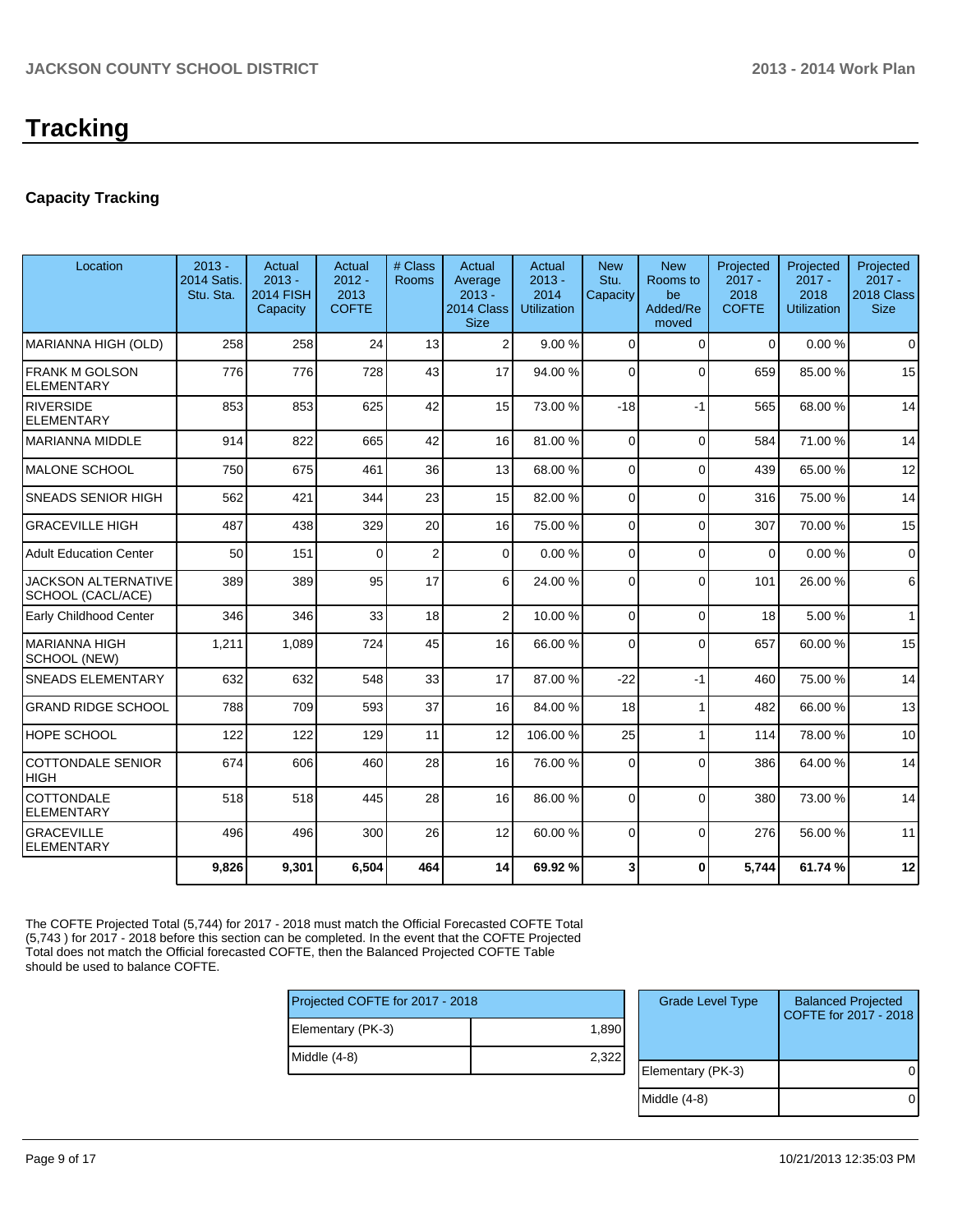| High (9-12) | ا 532.، | High (9-12) | J۱    |
|-------------|---------|-------------|-------|
|             | 5,743   |             | 5,744 |

#### **Relocatable Replacement**

Number of relocatable classrooms clearly identified and scheduled for replacement in the school board adopted financially feasible 5-year district work program.

| Location                                 | $2013 -$<br>2014 | $2014 - 2015$ | $2015 - 2016$ | 2016 - 2017 | $-2018$<br>2017 | Year 5 Total |
|------------------------------------------|------------------|---------------|---------------|-------------|-----------------|--------------|
| <b>Total Relocatable Replacements: I</b> | O                |               |               |             |                 |              |

#### **Charter Schools Tracking**

Information regarding the use of charter schools.

Nothing reported for this section.

#### **Special Purpose Classrooms Tracking**

The number of classrooms that will be used for certain special purposes in the current year, by facility and type of classroom, that the district will, 1), not use for educational purposes, and 2), the co-teaching classrooms that are not open plan classrooms and will be used for educational purposes.

| School                          | School Type | $\parallel$ # of Elementary $\parallel$ # of Middle 4-8 $\parallel$ # of High 9-12<br>K-3 Classrooms I | <b>Classrooms</b> | <b>Classrooms</b> | # of $ESE$<br><b>Classrooms</b> | # of Combo<br><b>Classrooms</b> | Total<br><b>Classrooms</b> |
|---------------------------------|-------------|--------------------------------------------------------------------------------------------------------|-------------------|-------------------|---------------------------------|---------------------------------|----------------------------|
| Total Educational Classrooms: I |             |                                                                                                        |                   |                   |                                 | 0                               | 0                          |

| School                        | <b>School Type</b>                   | # of Elementary<br>K-3 Classrooms | # of Middle 4-8<br><b>Classrooms</b> | # of High 9-12<br><b>Classrooms</b> | # of $ESE$<br><b>Classrooms</b> | # of Combo<br><b>Classrooms</b> | <b>Total</b><br><b>Classrooms</b> |
|-------------------------------|--------------------------------------|-----------------------------------|--------------------------------------|-------------------------------------|---------------------------------|---------------------------------|-----------------------------------|
| IMALONE SCHOOL                | Co-Teaching                          |                                   |                                      |                                     |                                 |                                 |                                   |
| <b>ISNEADS ELEMENTARY</b>     | Co-Teaching                          |                                   |                                      |                                     |                                 |                                 |                                   |
| <b>IGRAND RIDGE SCHOOL</b>    | Co-Teaching                          |                                   |                                      |                                     |                                 |                                 |                                   |
| <b>ICOTTONDALE ELEMENTARY</b> | Co-Teaching                          |                                   |                                      |                                     |                                 |                                 | $\mathcal{P}$                     |
|                               | <b>Total Co-Teaching Classrooms:</b> |                                   |                                      |                                     |                                 |                                 | 5.                                |

#### **Infrastructure Tracking**

**Necessary offsite infrastructure requirements resulting from expansions or new schools. This section should include infrastructure information related to capacity project schedules and other project schedules (Section 4).**

Not Specified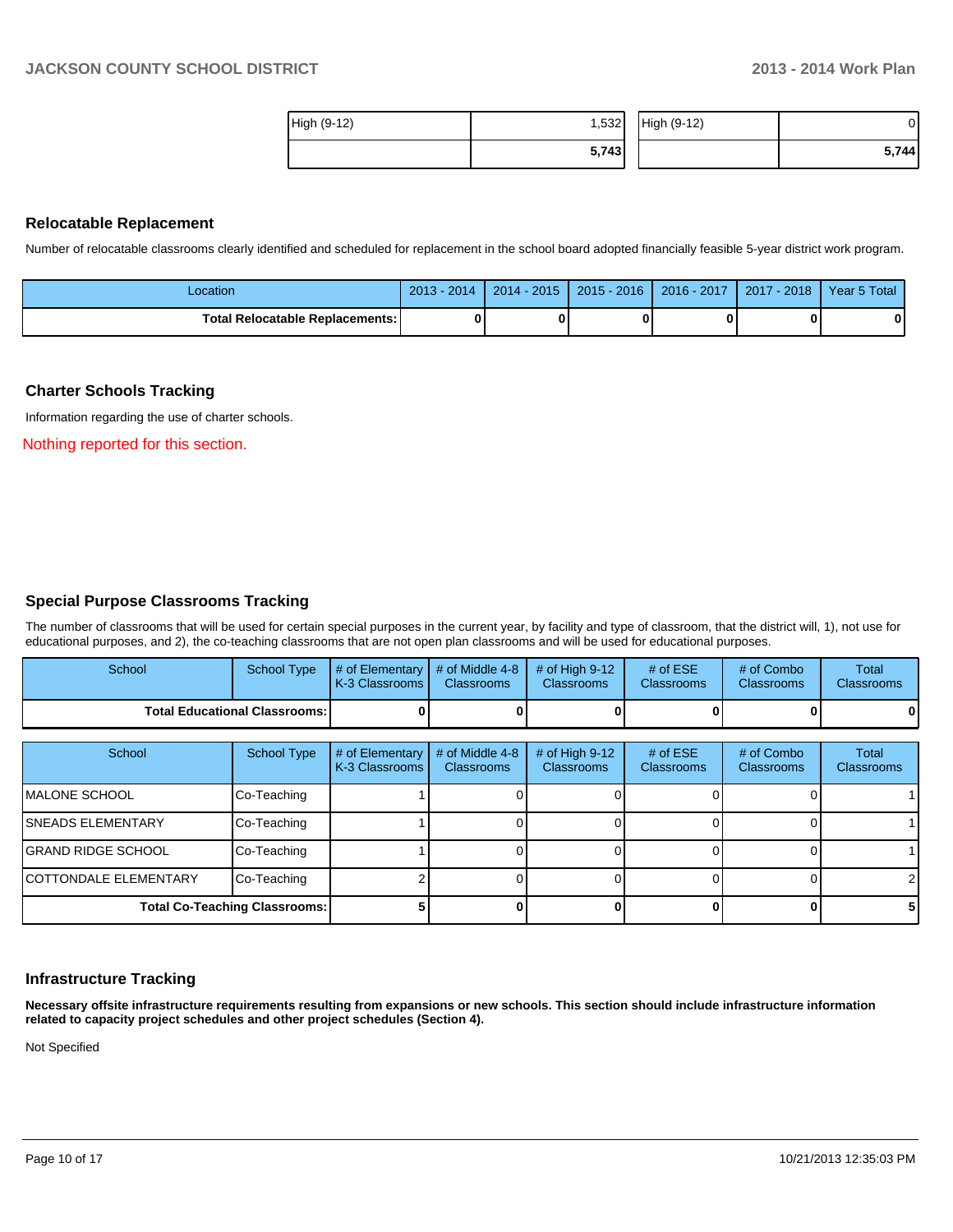**Proposed location of planned facilities, whether those locations are consistent with the comprehensive plans of all affected local governments, and recommendations for infrastructure and other improvements to land adjacent to existing facilities. Provisions of 1013.33(12), (13) and (14) and 1013.36 must be addressed for new facilities planned within the 1st three years of the plan (Section 5).**

#### Not Specified

**Consistent with Comp Plan?** No

#### **Net New Classrooms**

The number of classrooms, by grade level and type of construction, that were added during the last fiscal year.

| List the net new classrooms added in the 2012 - 2013 fiscal year.                                                                                       |                               |                                   |                                |                        | List the net new classrooms to be added in the 2013 - 2014 fiscal<br>Ivear. |  |                                |                        |
|---------------------------------------------------------------------------------------------------------------------------------------------------------|-------------------------------|-----------------------------------|--------------------------------|------------------------|-----------------------------------------------------------------------------|--|--------------------------------|------------------------|
| "Classrooms" is defined as capacity carrying classrooms that are added to increase<br>capacity to enable the district to meet the Class Size Amendment. |                               |                                   |                                |                        | Totals for fiscal year 2013 - 2014 should match totals in Section 15A.      |  |                                |                        |
| Location                                                                                                                                                | $2012 - 2013 \#$<br>Permanent | $2012 - 2013$ #<br><b>Modular</b> | $2012 - 2013$ #<br>Relocatable | $2012 - 2013$<br>Total | $2013 - 2014$ #<br>$2013 - 2014$ #<br>Modular<br>Permanent                  |  | $2013 - 2014$ #<br>Relocatable | $2013 - 2014$<br>Total |
| Elementary (PK-3)                                                                                                                                       |                               |                                   |                                |                        |                                                                             |  |                                |                        |
| Middle (4-8)                                                                                                                                            |                               |                                   |                                |                        |                                                                             |  |                                |                        |
| High (9-12)                                                                                                                                             |                               |                                   |                                |                        |                                                                             |  |                                |                        |
|                                                                                                                                                         |                               |                                   |                                |                        |                                                                             |  |                                |                        |

#### **Relocatable Student Stations**

Number of students that will be educated in relocatable units, by school, in the current year, and the projected number of students for each of the years in the workplan.

| <b>Site</b>                           | $2013 - 2014$ | $2014 - 2015$ | $2015 - 2016$ | 2016 - 2017  | $2017 - 2018$  | 5 Year Average |
|---------------------------------------|---------------|---------------|---------------|--------------|----------------|----------------|
| MARIANNA HIGH (OLD)                   |               | 0             |               |              | 0              | $\mathbf 0$    |
| <b>FRANK M GOLSON ELEMENTARY</b>      | 44            | 44            | 44            | 44           | $\overline{0}$ | 35             |
| RIVERSIDE ELEMENTARY                  | 154           | 136           | 136           | 136          | 136            | 140            |
| MARIANNA MIDDLE                       | 44            | 44            | 44            | 44           | 44             | 44             |
| MALONE SCHOOL                         | n             | 0             | ∩             | <sup>0</sup> | 0              | $\mathbf{0}$   |
| <b>SNEADS SENIOR HIGH</b>             | 0             | $\Omega$      | $\Omega$      | $\Omega$     | $\overline{0}$ | $\mathbf 0$    |
| JACKSON ALTERNATIVE SCHOOL (CACL/ACE) | 44            | 44            | 44            | 44           | 44             | 44             |
| Early Childhood Center                | 36            | 36            | 36            | 36           | 36             | 36             |
| <b>GRACEVILLE ELEMENTARY</b>          |               | 0             | ∩             | <sup>0</sup> | 0              | $\overline{0}$ |
| <b>GRACEVILLE HIGH</b>                | $\Omega$      | $\Omega$      | $\Omega$      | $\Omega$     | $\overline{0}$ | $\mathbf{0}$   |
| Adult Education Center                |               | $\Omega$      | $\Omega$      | $\Omega$     | $\Omega$       | $\mathbf{0}$   |
| <b>SNEADS ELEMENTARY</b>              | 154           | 132           | 132           | 132          | 132            | 136            |
| <b>GRAND RIDGE SCHOOL</b>             |               | 18            | 18            | 18           | 18             | 14             |
| <b>HOPE SCHOOL</b>                    | 50            | 75            | 75            | 75           | 75             | 70             |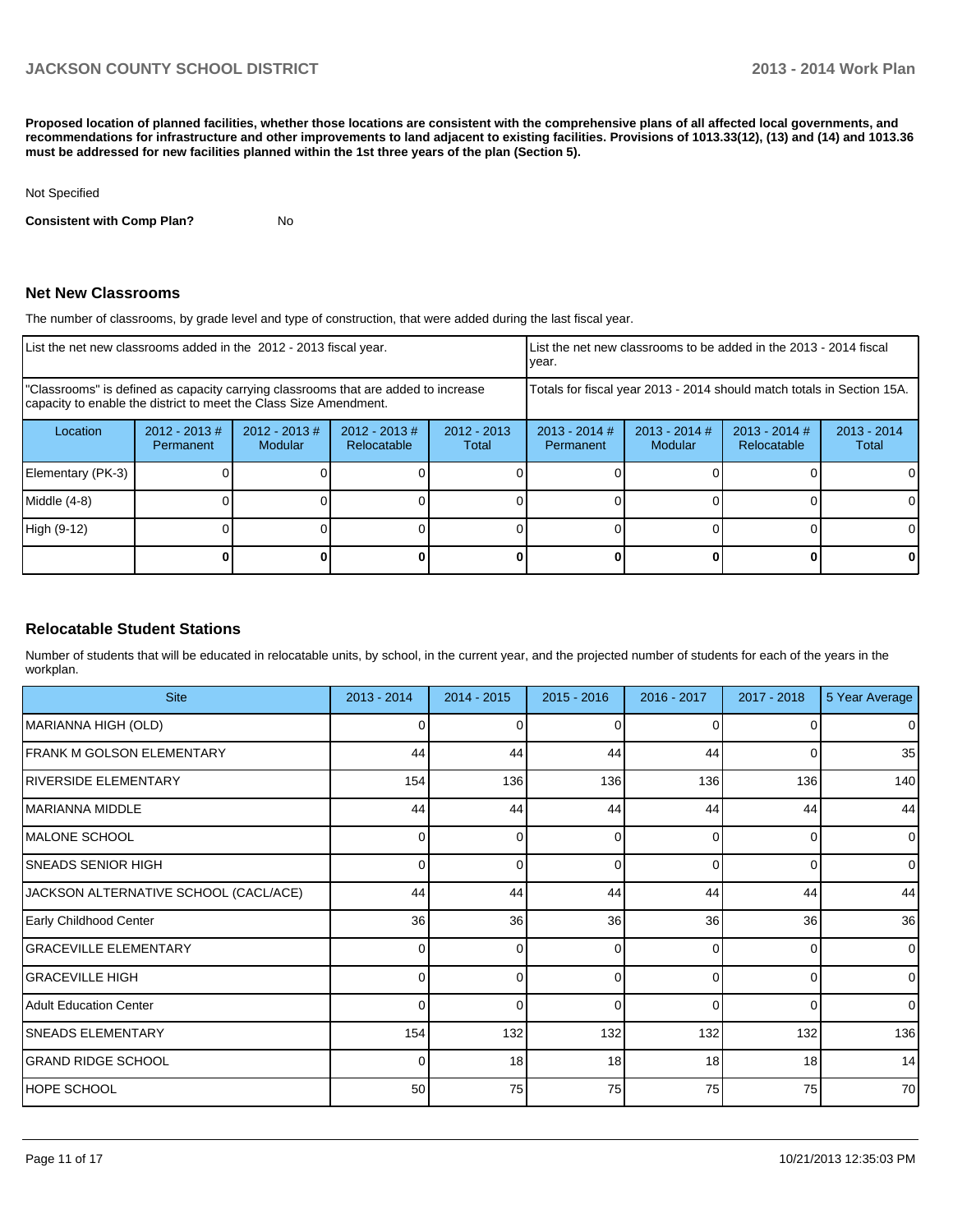| ICOTTONDALE SENIOR HIGH                           |       |                 |       |       |                 | $\overline{0}$  |
|---------------------------------------------------|-------|-----------------|-------|-------|-----------------|-----------------|
| <b>ICOTTONDALE ELEMENTARY</b>                     | 18    | 18 <sub>1</sub> | 18    | 18    | 18 <sub>1</sub> | 18 <sup>1</sup> |
| MARIANNA HIGH SCHOOL (NEW)                        |       |                 |       |       |                 | $\overline{0}$  |
| Totals for JACKSON COUNTY SCHOOL DISTRICT         |       |                 |       |       |                 |                 |
| Total students in relocatables by year.           | 544   | 547             | 547   | 547   | 503             | 538             |
| Total number of COFTE students projected by year. | 6,346 | 6,169           | 6.045 | 5,854 | 5,743           | 6,031           |
| Percent in relocatables by year.                  | 9%    | 9%              | 9%    | 9%    | 9%              | 9%              |

#### **Leased Facilities Tracking**

Exising leased facilities and plans for the acquisition of leased facilities, including the number of classrooms and student stations, as reported in the educational plant survey, that are planned in that location at the end of the five year workplan.

| Location                              | # of Leased<br>Classrooms 2013 -<br>2014 | <b>FISH Student</b><br><b>Stations</b> | Owner                           | # of Leased<br>Classrooms 2017 -<br>2018 | <b>FISH Student</b><br><b>Stations</b> |
|---------------------------------------|------------------------------------------|----------------------------------------|---------------------------------|------------------------------------------|----------------------------------------|
| MARIANNA HIGH (OLD)                   | $\Omega$                                 | $\Omega$                               |                                 | 0                                        | $\overline{0}$                         |
| FRANK M GOLSON ELEMENTARY             | $\Omega$                                 | 0                                      |                                 | 0                                        | 0                                      |
| <b>RIVERSIDE ELEMENTARY</b>           | 0                                        |                                        | 0 Mobile Modular                |                                          | 22                                     |
| MARIANNA MIDDLE                       | 0                                        |                                        | 0 M Space                       | 2                                        | 44                                     |
| IMALONE SCHOOL                        | 0                                        |                                        |                                 | 0                                        | $\overline{0}$                         |
| <b>SNEADS SENIOR HIGH</b>             | $\Omega$                                 | ∩                                      |                                 | $\Omega$                                 | $\overline{0}$                         |
| <b>SNEADS ELEMENTARY</b>              | $\Omega$                                 |                                        | 0 Mobile Modular                | $\overline{2}$                           | 44                                     |
| <b>GRAND RIDGE SCHOOL</b>             | $\Omega$                                 | ∩                                      |                                 | $\Omega$                                 | $\overline{0}$                         |
| HOPE SCHOOL                           | $\Omega$                                 |                                        | 0 Mobile Modular<br>and M Space | 4                                        | 65                                     |
| COTTONDALE SENIOR HIGH                | $\Omega$                                 |                                        |                                 | 0                                        | $\overline{0}$                         |
| COTTONDALE ELEMENTARY                 | $\Omega$                                 | <sup>0</sup>                           |                                 | 0                                        | $\overline{0}$                         |
| <b>GRACEVILLE ELEMENTARY</b>          | $\Omega$                                 | $\Omega$                               |                                 | 0                                        | 01                                     |
| <b>GRACEVILLE HIGH</b>                | $\Omega$                                 | 0                                      |                                 | 0                                        | $\overline{0}$                         |
| <b>Adult Education Center</b>         | $\Omega$                                 | 0                                      |                                 | 0                                        | $\overline{0}$                         |
| JACKSON ALTERNATIVE SCHOOL (CACL/ACE) | $\Omega$                                 | n                                      |                                 | 0                                        | $\overline{0}$                         |
| Early Childhood Center                | $\Omega$                                 | $\Omega$                               |                                 | $\Omega$                                 | $\Omega$                               |
| MARIANNA HIGH SCHOOL (NEW)            | $\Omega$                                 | $\Omega$                               |                                 | $\Omega$                                 | $\Omega$                               |
|                                       | $\Omega$                                 | 0                                      |                                 | 9                                        | 175                                    |

#### **Failed Standard Relocatable Tracking**

Relocatable units currently reported by school, from FISH, and the number of relocatable units identified as 'Failed Standards'.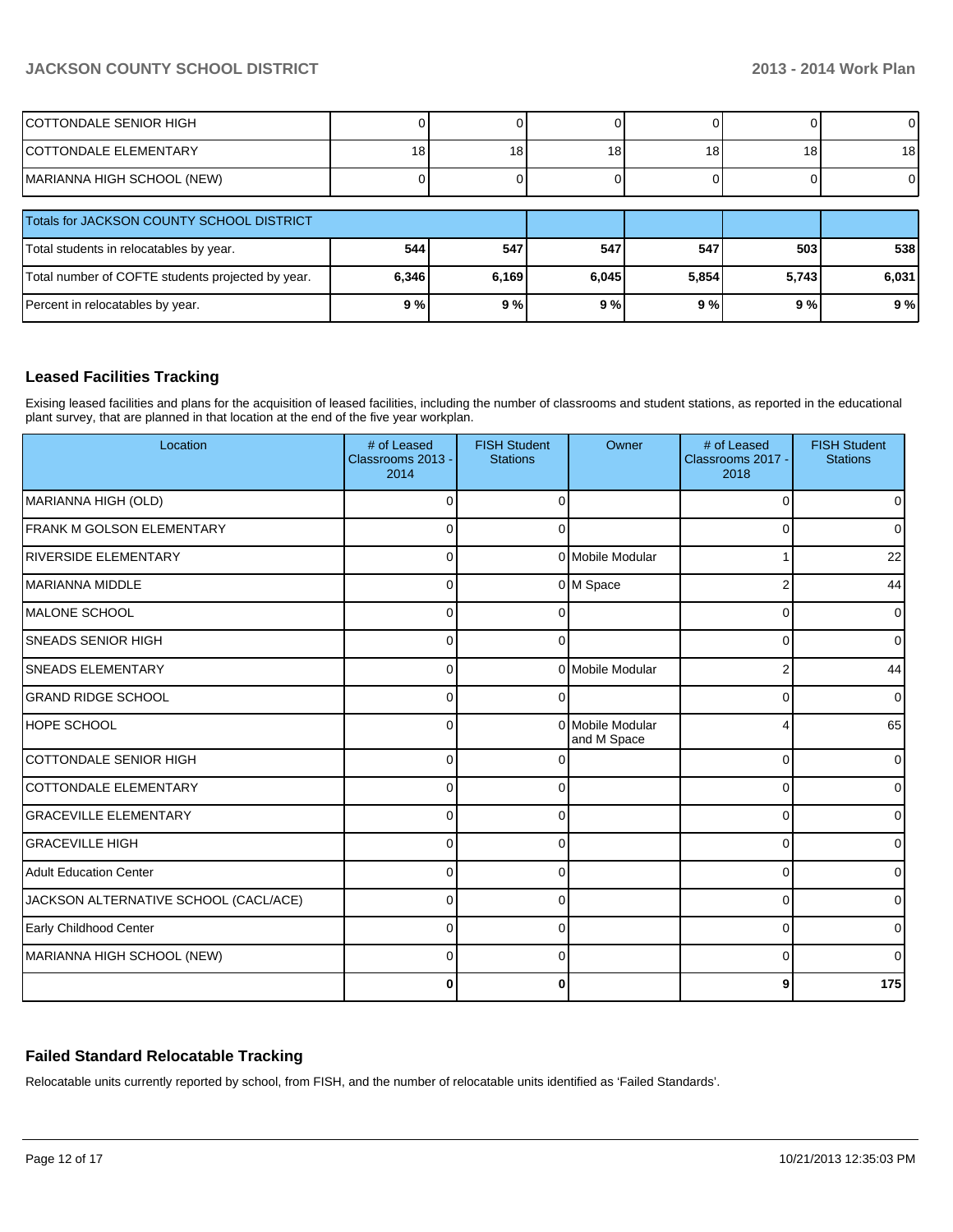Nothing reported for this section.

# **Planning**

#### **Class Size Reduction Planning**

**Plans approved by the school board that reduce the need for permanent student stations such as acceptable school capacity levels, redistricting, busing, year-round schools, charter schools, magnet schools, public-private partnerships, multitrack scheduling, grade level organization, block scheduling, or other alternatives.**

None

#### **School Closure Planning**

**Plans for the closure of any school, including plans for disposition of the facility or usage of facility space, and anticipated revenues.**

No School Closures Planned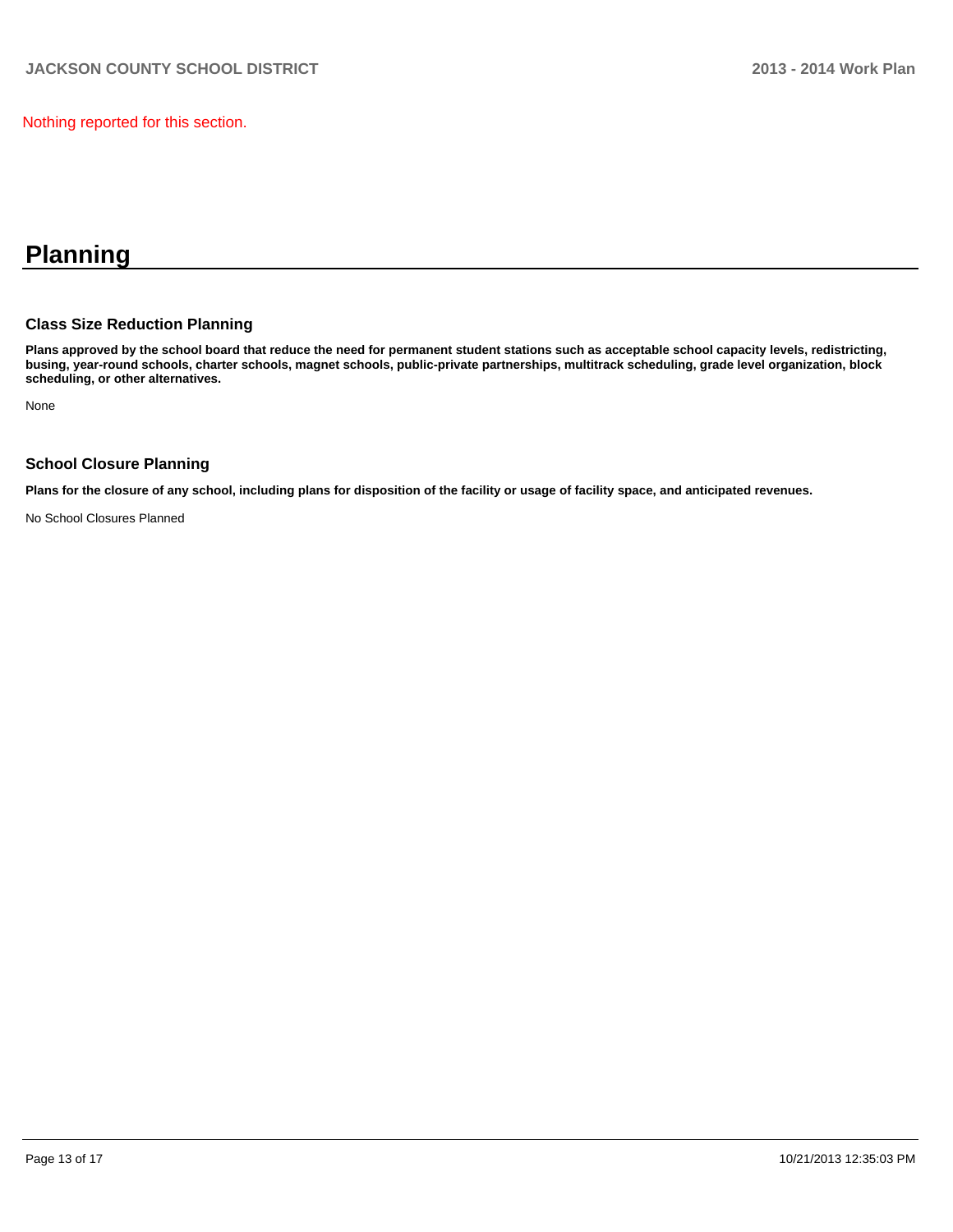# Five Year Survey - Ten Year Capacity JACKSON COUNTY SCHOOL DISTRICT

#### **10/21/2013**

**Schedule of capital outlay projects projected to ensure the availability of satisfactory student stations for the projected student enrollment in K - 12 programs for the future 5 years beyond the 5-year district facilities work program.**

| Project                             | Location, Community, Quadrant or other general<br><i>location</i> | <b>Projected Cost</b> |
|-------------------------------------|-------------------------------------------------------------------|-----------------------|
| Additional Classrooms               | <b>East Jackson County</b>                                        | \$4,000,000           |
| <b>INew Middle School</b>           | IMarianna                                                         | \$14,000,000          |
| <b>Remodel Old MS to Elementary</b> | IMarianna                                                         | \$8,000,000           |
|                                     |                                                                   | \$26,000,000          |

## Five Year Survey - Ten Year Infrastructure

JACKSON COUNTY SCHOOL DISTRICT

#### **10/21/2013**

**Proposed Location of Planned New, Remodeled, or New Additions to Facilities in 6 thru 10 out years (Section 28).**

Additional Classrooms in East Jackson County. New Middle School in Marianna. Remodel old Middle School into Elementary School in Marianna.

**Plans for closure of any school, including plans for disposition of the facility or usage of facility space, and anticipated revenues in the 6 thru 10 out years (Section 29).**

None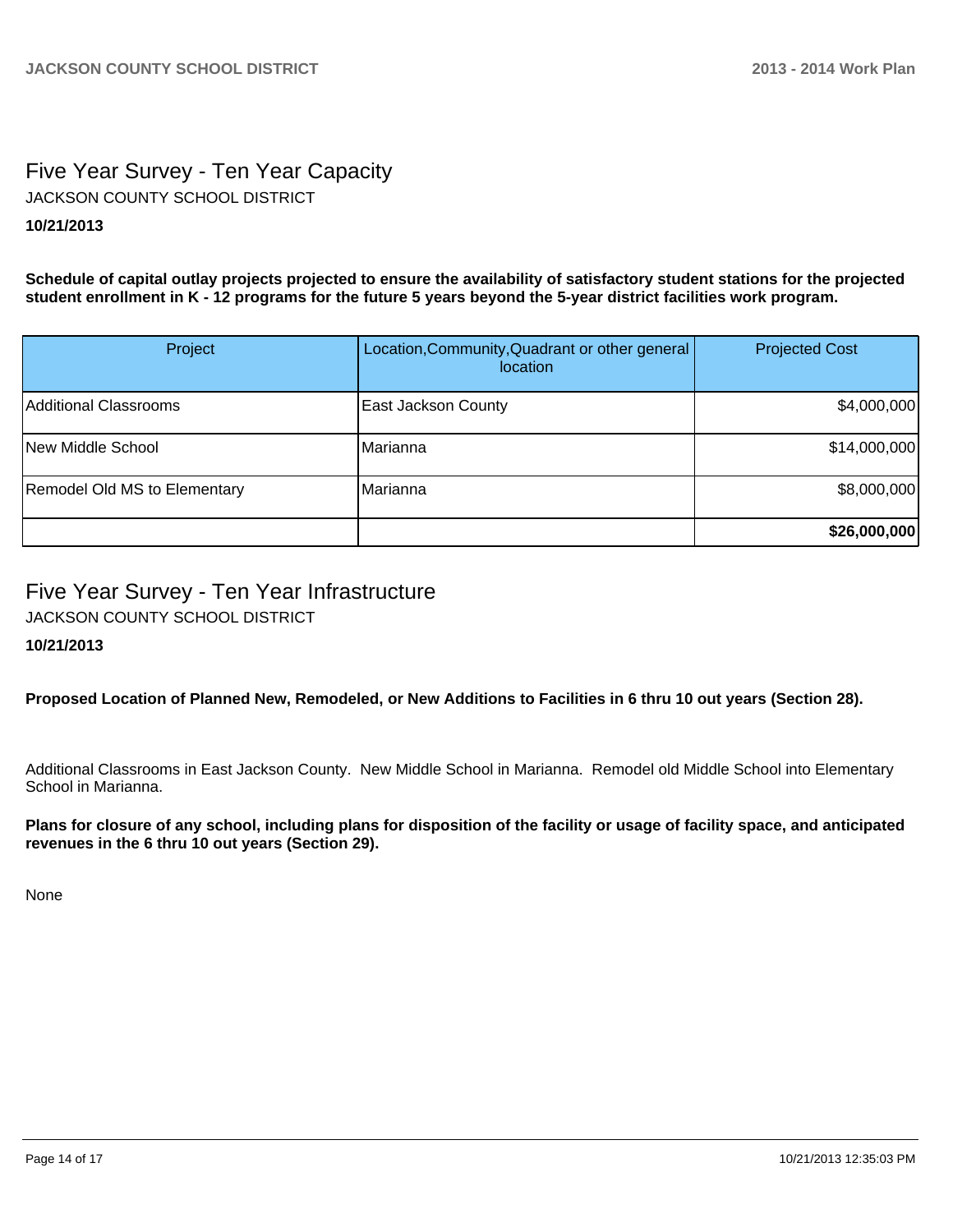# Five Year Survey - Ten Year Maintenance

JACKSON COUNTY SCHOOL DISTRICT

### **10/21/2013**

**District projects and locations regarding the projected need for major renovation, repair, and maintenance projects within the district in years 6 - 10 beyond the projects plans detailed in the five years covered by the work plan.**

| Project     | <b>Projected Cost</b> |  |  |
|-------------|-----------------------|--|--|
| Reroofing   | \$1,500,000           |  |  |
| <b>HVAC</b> | \$500,000             |  |  |
| Paving      | \$1,000,000           |  |  |
|             | \$3,000,000           |  |  |

# Five Year Survey - Ten Year Utilization

JACKSON COUNTY SCHOOL DISTRICT

#### **10/21/2013**

**Schedule of planned capital outlay projects identifying the standard grade groupings, capacities, and planned utilization rates of future educational facilities of the district for both permanent and relocatable facilities.**

| <b>Grade Level</b><br>Projections  | <b>FISH Student</b><br><b>Stations</b> | <b>Actual FISH</b><br>Capacity | Actual<br><b>COFTE</b> | Actual<br><b>Utilization</b> | <b>Actual new</b><br><b>Student</b><br>Capacity to be<br>added/remove | Projected<br><b>COFTE</b> | Projected<br><b>Utilization</b> |
|------------------------------------|----------------------------------------|--------------------------------|------------------------|------------------------------|-----------------------------------------------------------------------|---------------------------|---------------------------------|
| Elementary -<br>District Totals    | 3,403                                  | 3,403                          | 2,916.01               | 85.69 %                      |                                                                       | 2,759                     | 81.08 %                         |
| Middle - District<br><b>Totals</b> | 3,541                                  | 3,185                          | 2,537.14               | 79.66 %                      |                                                                       | 2,510                     | 78.81 %                         |
| High - District<br>Totals          | 1,773                                  | 1,510                          | 1,161.41               | 76.91 %                      |                                                                       | 1,439                     | 95.30 %                         |
| Other - ESE, etc                   | 1,284                                  | 1,334                          | 268.43                 | 20.12 %                      |                                                                       | 251                       | 18.82 %                         |
|                                    | 10,001                                 | 9,432                          | 6,882.99               | 72.97 %                      |                                                                       | 6,959                     | 73.78 %                         |

**Combination schools are included with the middle schools for student stations, capacity, COFTE and utilization purposes because these facilities all have a 90% utilization factor. Use this space to explain or define the grade groupings for combination schools.**

No comments to report.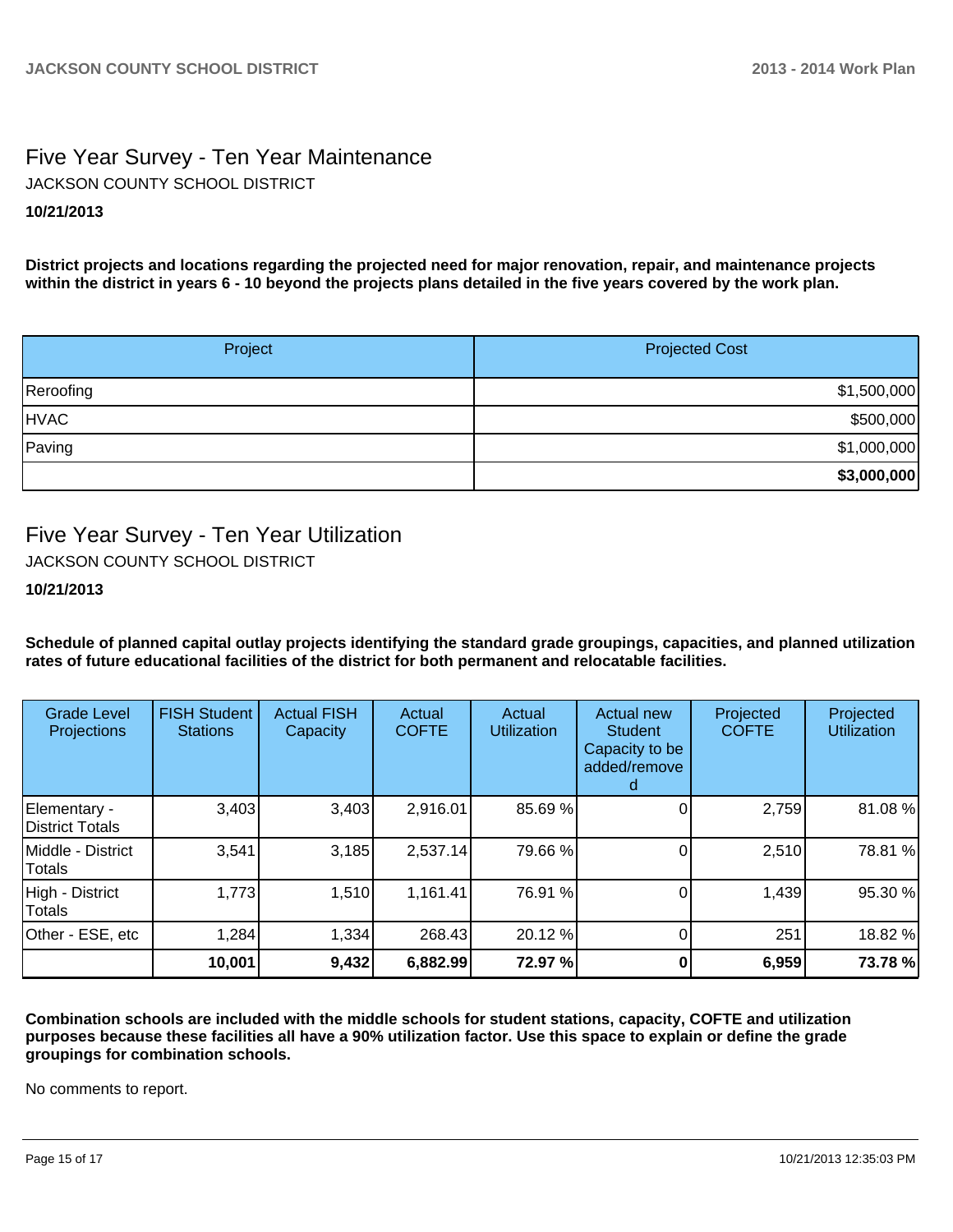### Five Year Survey - Twenty Year Capacity **10/21/2013** JACKSON COUNTY SCHOOL DISTRICT

**Schedule of capital outlay projects projected to ensure the availability of satisfactory student stations for the projected student enrollment in K - 12 programs for the future 11 - 20 years beyond the 5-year district facilities work program.**

No items match the criteria.

Five Year Survey - Twenty Year Infrastructure

JACKSON COUNTY SCHOOL DISTRICT

**10/21/2013**

**Proposed Location of Planned New, Remodeled, or New Additions to Facilities in the 11 through 20 out years (Section 28).**

No items meet the criteria.

**Plans for closure of any school, including plans for disposition of the facility or usage of facility space, and anticipated revenues in the 11 through 20 out years (Section 29).**

No items meet the criteria.